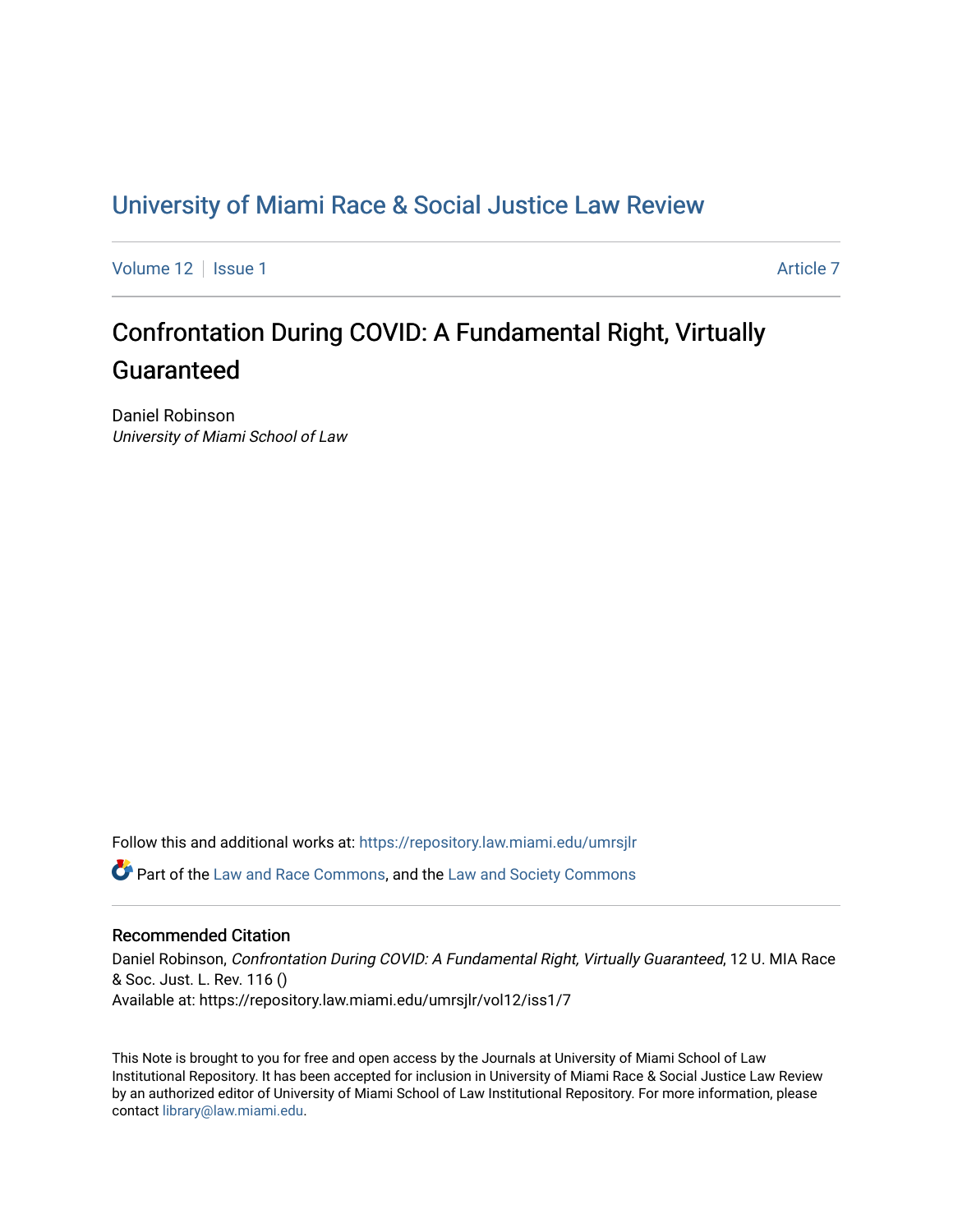# Confrontation During COVID:

# A Fundamental Right, Virtually Guaranteed

Daniel Robinson

*The novel threats posed to our criminal justice system by the COVID-19 pandemic and attendant shutdowns of courts beg the question of whether our must fundamental pillars of law can withstand the ultimate test of time. And inherent in the ultimate test of time is the ultimate test of technology—this is, will there come a time that technology outgrows the confines of our legal landscape? Consider this: The United States Constitution guarantees every criminal defendant the right to confront their accuser in court; yet, for a substantial period of time in 2020, court, as we knew it, was nothing more than a live, two-way, video-telecommunications stream. Is confrontation via live, twoway video-telecommunication sufficient to comport with the fundamental rights guaranteed to criminal defendants under the Constitution? Fortunately, the era of the Coronavirus Court has largely come to an end with courts re-opening and the massdissemination of vaccines and booster shots worldwide; however, the question remains whether we, as a society, are prepared to recognize that the legal landscape of the criminal justice system is changing. And moreover, whether the law, as it is understood and applied today, contemplates this idea that traditional notions of fair play and substantial justice are ever-developing in light of technological and societal advancements.*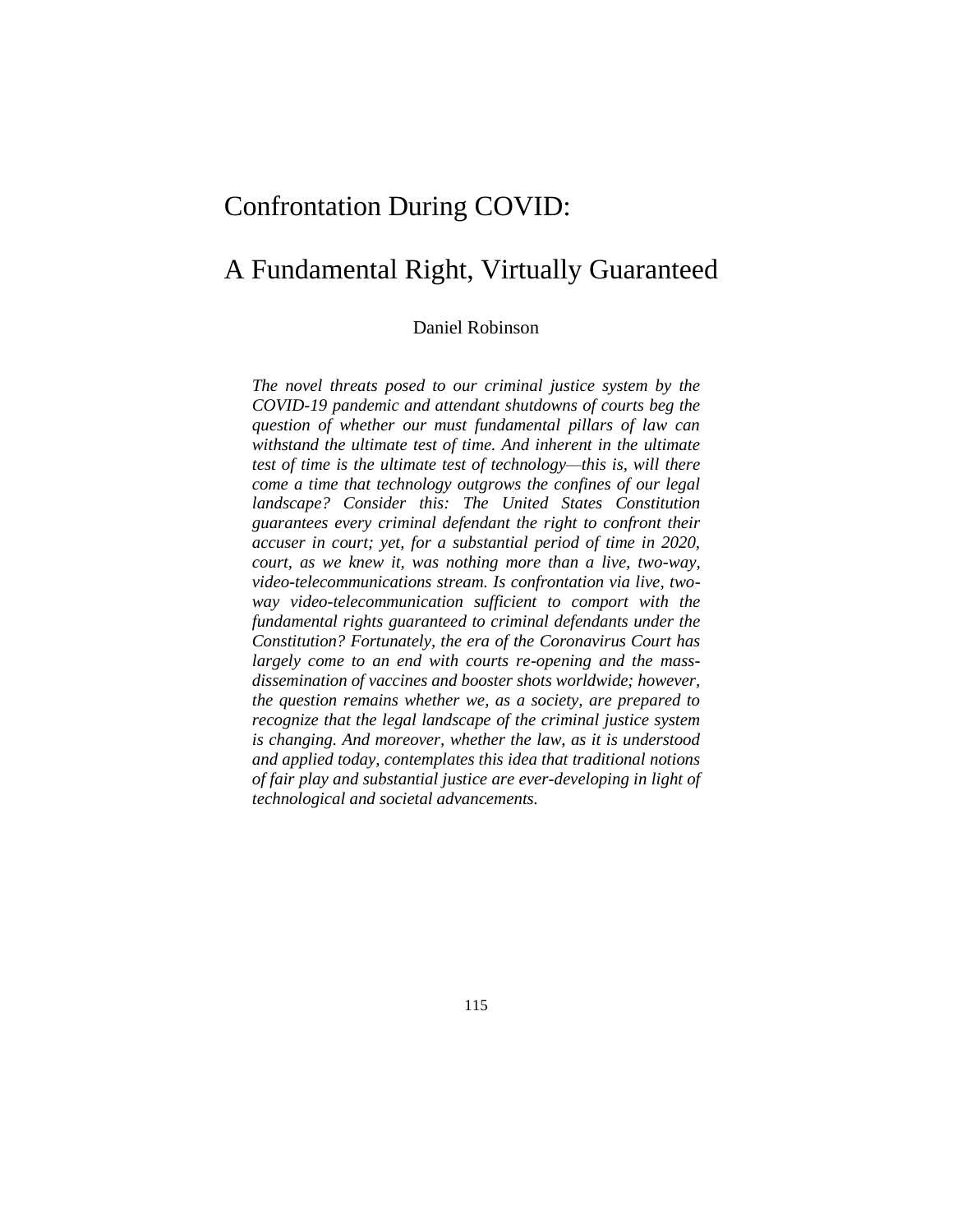# TABLE OF CONTENTS

| I.      |                                                            |  |
|---------|------------------------------------------------------------|--|
| $\Pi$ . | THE CONFRONTATION CLAUSE: A PREFERENCE FOR FACE-TO-        |  |
|         | FACE CONFRONTATION AT TRIAL THAT MUST OCCASIONALLY         |  |
|         | GIVE WAY TO CONSIDERATIONS OF PUBLIC POLICY AND THE        |  |
|         |                                                            |  |
|         | A. Coy v. Iowa: "Face-to-Face"—The Irreducible Literal     |  |
|         |                                                            |  |
|         | B. Maryland v. Craig: The Standard for One-Way VTC         |  |
|         | 122                                                        |  |
|         | C. Crawford v. Washington: Redefining Our Understanding of |  |
|         |                                                            |  |
|         | D. Proposed Amendment to Federal Rule of Criminal          |  |
|         |                                                            |  |
| III.    | RELIABILITY V. NECESSITY-VTC TESTIMONY IN FEDERAL          |  |
|         |                                                            |  |
|         | IV. COMPETING INTERPRETATIONS AND CONFLICTING EFFORTS AT   |  |
|         |                                                            |  |
|         | A. Option Number 1: Gigante's "Unavailable Witness" and    |  |
|         | "Exceptional Circumstances" Standard Based on Rule 15 132  |  |
|         | B. Option Number 2: Horn's "Unavailable Witness" and       |  |
|         | "Cross-Examination" Standard Based on Crawford 133         |  |
|         | C. Option Number 3: Yate's "Case-Specific Finding that VTC |  |
|         | is Necessary to Further an Important Public Policy"        |  |
|         |                                                            |  |
| V       |                                                            |  |
|         | A. Is this particular violation of the Constitution,       |  |
|         |                                                            |  |
|         | Home Building & Loan Association v. Blaisdell 136<br>i.    |  |
|         |                                                            |  |
|         | B.                                                         |  |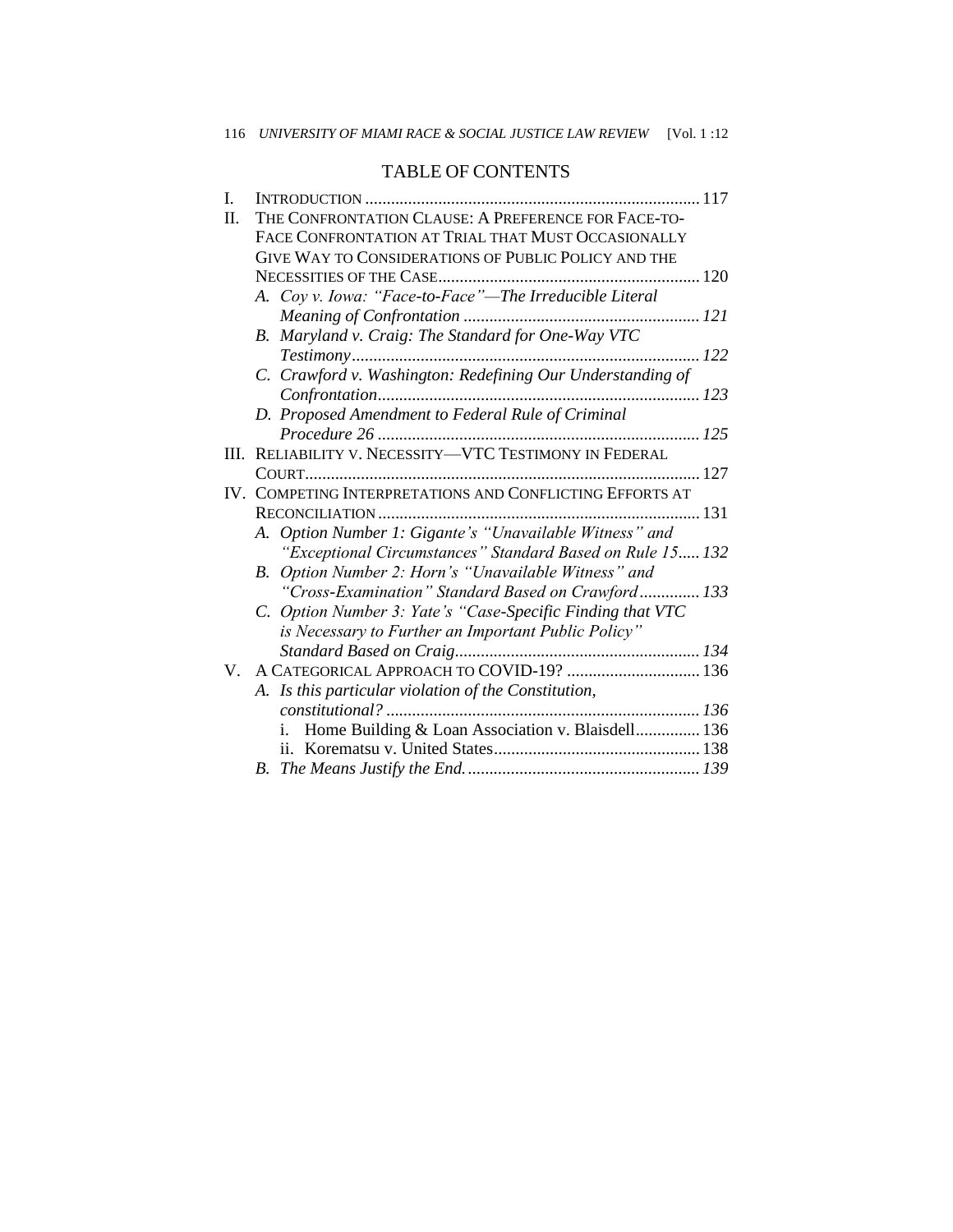When we are dealing with the words of the Constitution, we must realize that they have called into life a being the development of which could not have been foreseen completely by the most gifted of its begetters . . . .The case before us must be considered in light of our whole experience and not merely in that of what was said a hundred years ago. $<sup>1</sup>$ </sup>

#### I. INTRODUCTION

The last time the nine Justices of the United States Supreme Court met in person for oral arguments was March 4th, 2020. And shortly thereafter, on May 5th, 2020, for the first time in history, the United States Supreme Court heard remote oral arguments—*over the phone*—and live-streamed the audio directly through their website. The case was *United States Patent & Trademark Office v. Booking.com,*<sup>2</sup> an intellectual property dispute, and for most of the hour-plus long debate, the Court made its first successful foray at live-streamed, teleconferenced arguments. That said, Justice Sotomayor may have briefly forgotten to unmute her phone during the hearing; Justice Breyer's connection seemingly faltered for a second or two, turning part of his question into a jumbled mess; and at one point the unmistakable sound of a toilet was heard flushing.

The outbreak of the novel SARS-CoV-2 ("COVID-19") pandemic has perpetuated a seismic shift in our nations legal landscape over the last year. Many federal and state courts have indefinitely suspended in person proceedings, including a near-total shutdown of criminal and civil jury trials. In one Fairfax County Circuit Court, the prosecutor reported to Courtroom 4J with a tape measure, the public defender arrived with a bag full of six-foot lengths of rope, and a defense attorney showed up lugging a bag of hockey sticks.<sup>3</sup> The attorneys used the tape measure, rope and hockey stick to mark off the proper social distancing for everyone who would be involved in a future proceeding.<sup>4</sup>

<sup>&</sup>lt;sup>1</sup> Home Bldg. & Loan Ass'n v. Blaisdell, 290 U.S. 398, 443 (1934) (citing Missouri v. Holland, 252 U.S. 416, 433 (1920)).

<sup>2</sup> United States Patent and Trademark Office v. Booking.com B.V., 140 S.Ct. 2298 (2020). A see also citation to a record, transcript, or article may be appropriate at the end of the sentence, because the case itself does not address what happened during oral arguments.

<sup>3</sup> Ann E. Marimow & Justin Jouvenal, *Courts dramatically rethink the jury trial in the era of the coronavirus*, THE WASH. POST (July 31, 2020, 8:54 AM). 4 *Id*.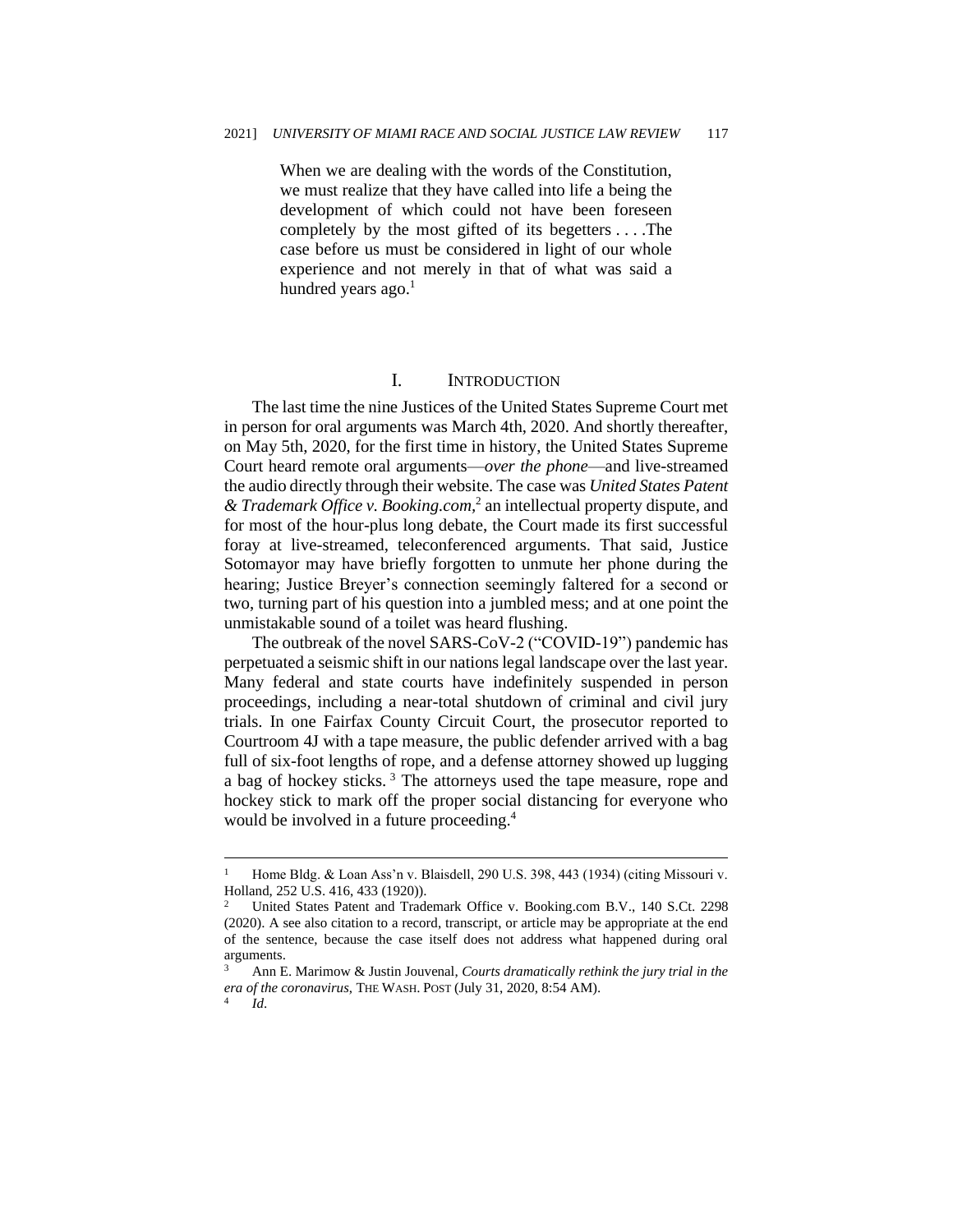#### 118 *UNIVERSITY OF MIAMI RACE & SOCIAL JUSTICE LAW REVIEW* [Vol. 1 :12

Alternatively, some jurisdictions have responded to court closures by adopting live, two-way video-teleconference<sup>5</sup> ("VTC") technology platforms.<sup>6</sup> VTC technology allows a witness to testify in real time from anywhere in the world, and be seen and heard in the courtroom as if they were testifying in person. While this most recent development marks a first in our nation's history, our courtrooms are no stranger to the application of advancements in modern technology. Over the last few decades, courts have adopted electronic discovery, software-enabled exhibits, natural language processing for documents, and even procedures enabling the admission of remote testimony in criminal court. However, the magnitude and sheer necessity of our current health crisis has perpetuated a new development in the application of modern technology to courtroom procedures. Remote, two-way VTC platforms like Zoom and Webex that have come to facilitate the practice of law throughout the pandemic have called into question many traditional notions and long-standing practices previously understood as essential to the administration of justice namely, the need for a physical courtroom.

Notwithstanding the vast potential benefits of integrating VTC into our courtrooms in terms of administrative and procedural efficiency and access to justice, however the use of this technology raises a number of constitutional concerns ostensibly at odds with the fundamental guarantee that a criminal defendant has the right to confront adverse witnesses against them. And the right of confrontation, as enshrined in the Sixth Amendment's Confrontation Clause, is not a virtual guarantee. As Justice Scalia said, "[v]*irtual confrontation might be sufficient to protect virtual constitutional rights; I doubt whether it is sufficient to protect real ones*."<sup>7</sup>

However, the course of VTC jurisprudence has proven that, under certain circumstances, VTC can still allow for the defendant to see and be seen by the witness, and vice versa, and can ensure the defendant's right to cross-examination—an element of confrontation the Supreme Court has

<sup>5</sup> Video-Teleconference (also known as videoconference) is a set of interactive telecommunication technologies which allow to or more locations to interact via two-way video and audio transmissions simultaneously. For the purposes of this Comment, VTC will refer to the use of two-way simultaneous transmission of audio-visual information picked up by cameras and microphones on one end and communication by monitor and speakers on the other

<sup>6</sup> Matt Reynolds, *Could Zoom Jury Trials Become the Norm During the Coronavirus Pandemic?*, A.B.A. J. (May 11, 2020, 8:00 AM), https://perma.cc/3CPB- B3WF ("According to the National Center for State Courts, 16 states and the territory of Puerto Rico have ordered virtual hearings in response to the novel coronavirus . . . . In Texas, the public has access to hundreds of proceedings on YouTube, where prosecutors, judges, defendants and public defenders convene on Zoom. In Cook County, Illinois, the public can watch bond hearings online."). 7

*Id*. (emphasis added).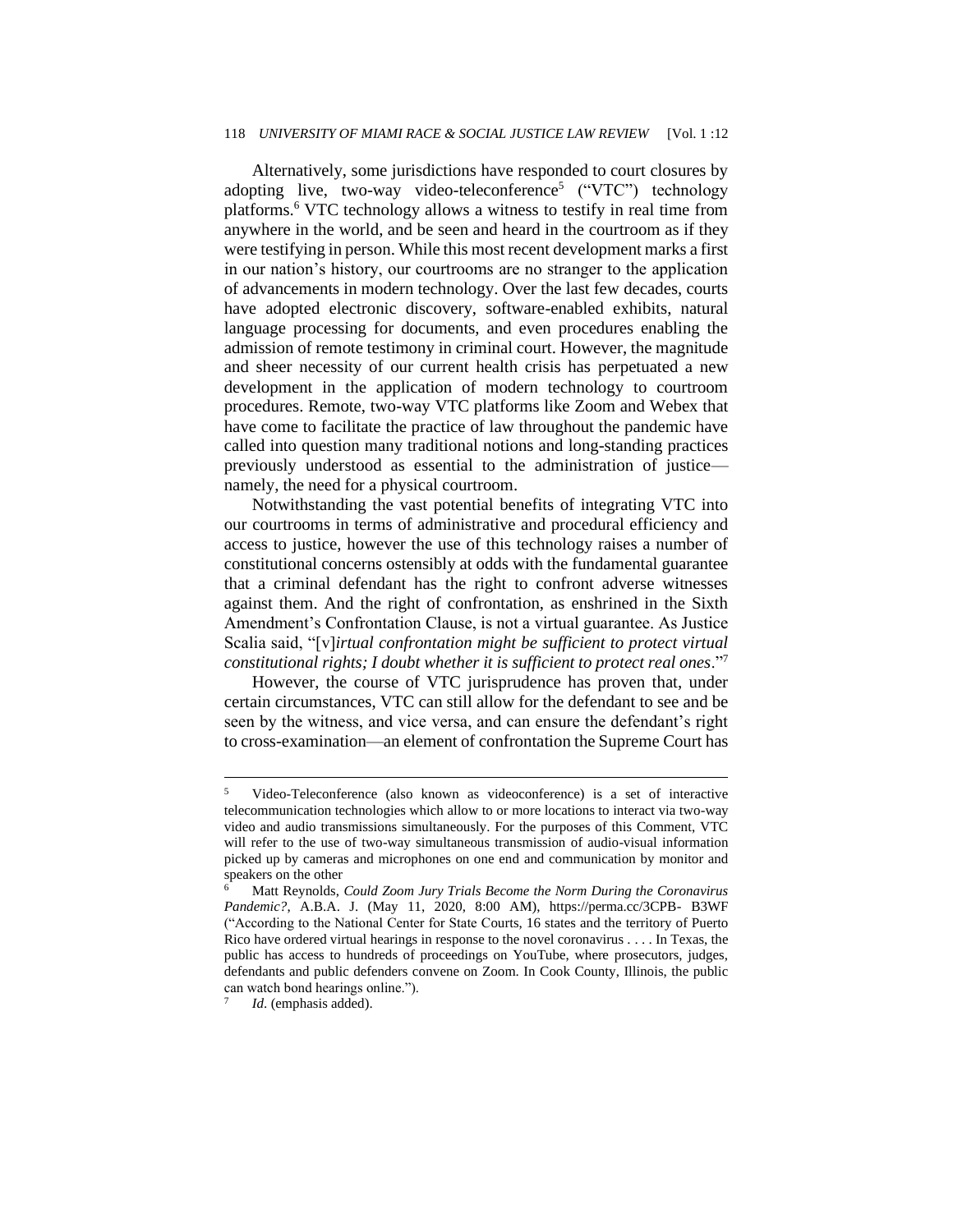long considered to be the bedrock of the Confrontation Clause guarantee.<sup>8</sup> Nevertheless, Federal trial and appellate courts, as well as the Supreme Court, have acknowledged that VTC testimony may not satisfy the Confrontation Clause.

Most often, courts have allowed the use of VTC testimony in the context of child sex abuse cases, in which the threat of emotional trauma to the alleged child victim was great.<sup>9</sup> And some courts have allowed the use of VTC testimony due to the terminal illness or disability of the witness.<sup>10</sup> Others have rejected the use of VTC on substantially the same grounds.<sup>11</sup> Unfortunately, neither the Supreme Court nor the legislature have offered much guidance regarding the permissibility and admissibility of VTC technology in criminal court, and therefore, lower courts remain split in their interpretation of the standards controlling the use of VTC technology with regard to a criminal defendant's confrontation right.

In light of the grave constitutional questions posed by the admission of VTC testimony against a criminal defendant, this note examines the constitutionality of two-way VTC technology in criminal court, with specific reference to its implications on a criminal defendant's right to confrontation under the Sixth Amendment, and as a matter of public policy. Then Chief Justice John Marshall, writing for the Court in *McCulloch v. Maryland*, said the following:

*We must never forget that it is a constitution we are expounding . . . .[I]ntended to endure for ages to come, and consequently, to be adapted to the various crises of human affairs.*<sup>12</sup>

This note advocates that the unprecedented nature of the current health crisis brought on by the COVID-19 pandemic is precisely that which Chief Justice Marshall was referring to in his championed *McCulloch* opinion. The necessity of integrating technological advancements into the modern practice of law is demonstrably clear, and our nation's response to the COVID-19 pandemic has shown that VTC technology has the potential to make trial procedures both more efficient and more fair. Courts should not be constrained from adopting such procedures, in limited circumstances, when the various crises of human affairs demand it. As such, this note ultimately argues for a less strict, more practical interpretation of the Confrontation Clause, in light of modern technology that has come to redefine confrontation within the meaning of the Sixth Amendment.

This note will proceed as follows. Part II will begin with an examination of the development of the Confrontation Clause and the

<sup>8</sup> *See* Coy v. Iowa, 487 U.S. 1012, 1017-20 (1988).

<sup>&</sup>lt;sup>9</sup> *See infra* notes  $43 - 52$  and accompanying text.<br><sup>10</sup> *See infra* notes  $75 - 79$  and accompanying text

See infra notes 75 - 79 and accompanying text.

<sup>&</sup>lt;sup>11</sup> *See infra* notes 86-93 and accompanying text.<br><sup>12</sup> McCulloch v Maryland 17 U.S. 316, 401, 14 t

<sup>12</sup> McCulloch v. Maryland*,* 17 U.S. 316, 401-14 (1819) (emphasis added).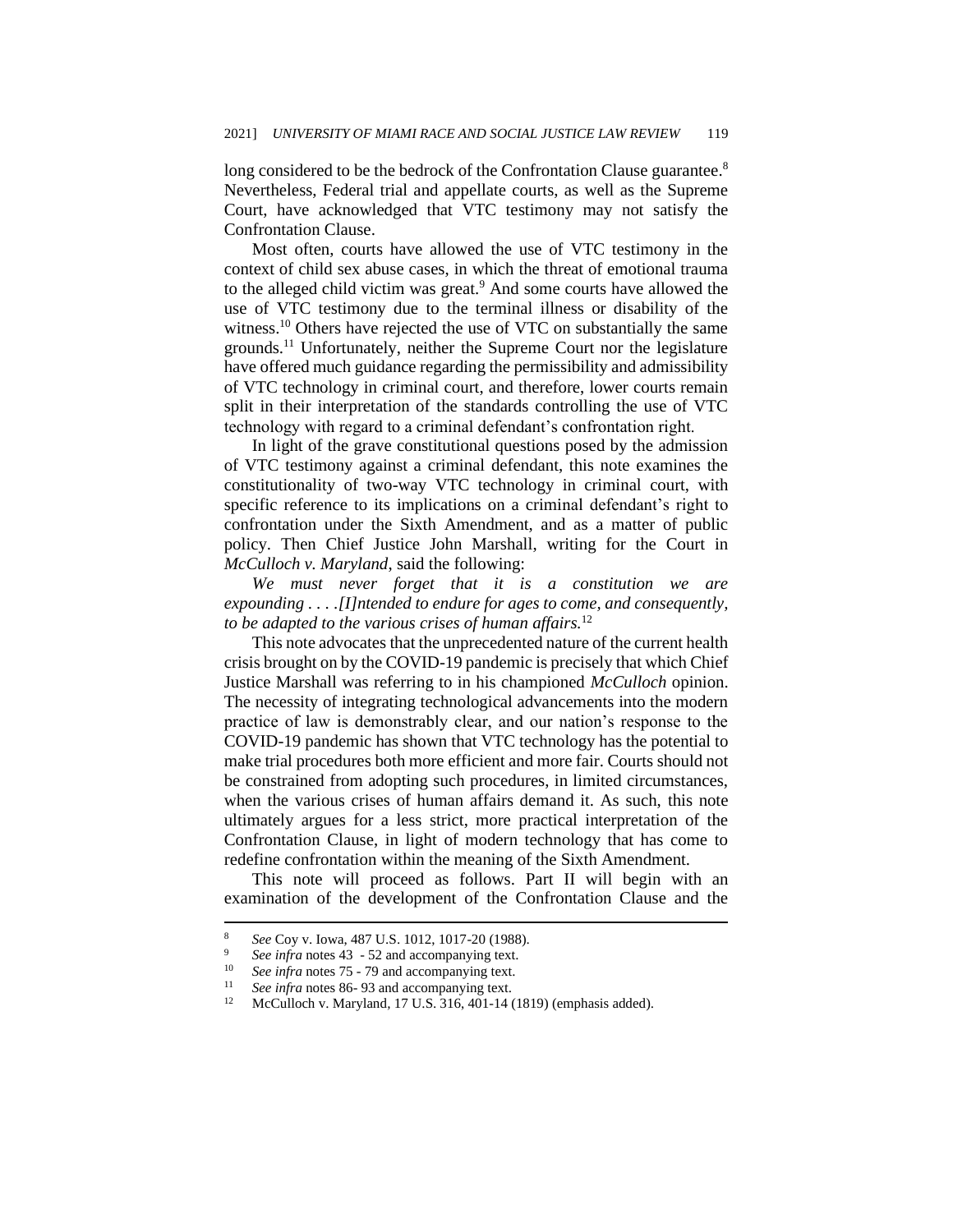Supreme Court's current understanding of the law regarding VTC testimony. Part II will then discuss the Supreme Court's rejection of a proposed amendment to Federal Rule of Criminal Procedure 26(b) that would have permitted the use of live, two-way VTC testimony on VTC jurisprudence. Part III will outline the inconsistent application of the law in Federal court. Part IV will discuss three distinct approaches that Federal courts have used to confront the issue of VTC testimony and consider efforts to reconcile VTC testimony with the Confrontation Clause. Part V will address a constitutional framework within which to analyze a categorical approach to the issue of VTC testimony in light of the COVID-19 pandemic. Part VI will conclude this note.

# II. THE CONFRONTATION CLAUSE: A PREFERENCE FOR FACE-TO-FACE CONFRONTATION AT TRIAL<sup>13</sup> THAT MUST OCCASIONALLY GIVE WAY TO CONSIDERATIONS OF PUBLIC POLICY AND THE NECESSITIES OF THE CASE<sup>14</sup>

The Confrontation Clause of the Sixth Amendment provides: "[i]n all criminal prosecutions, the accused shall enjoy the right to be confronted with the witnesses against him."<sup>15</sup> Similarly, Federal Rule of Criminal Procedure 26 provides that "[i]n every [federal criminal] trial the testimony of the witness must be taken in open court."<sup>16</sup> The Confrontation Clause of the Sixth Amendment ensures that:

*[T]he accused has an opportunity, not only of testing the recollection and sifting the conscience of the witness, but of compelling him to stand face to face with the jury in order that they may look at him, and judge by his demeanor upon the stand and the manner in which he gives his testimony whether he is worthy of belief.*<sup>17</sup>

At its inception, "the primary object of the [Confrontation Clause] was to prevent depositions or *ex parte* affidavits . . . being used against the prisoner in lieu of a personal examination and cross-examination of the witness."<sup>18</sup> The right of face-to-face confrontation was understood as provided four procedural safeguards, without which the integrity of the fact-finding process is called into question: (1) the giving of testimony

<sup>13</sup> *See* Ohio v. Roberts, 448 U.S. 56, 63 (1980).

<sup>14</sup> *See* Mattox v. United States, 156 U.S. 237, 242-43 (1895).

<sup>15</sup> U.S. Const. amend. IV; *see also* Chambers v. Mississippi*,* 410 U.S. 284, 295 (1973); *see also* Coy v. Iowa, 487 U.S. 1012 (1988).

<sup>&</sup>lt;sup>16</sup> Fed. R. Crim. P. 26(b)

<sup>17</sup> *See Mattox,* 156 U.S. at 242-43; *see also* California v. Green, 399 U.S. 149, 175 (1970) ("Simply as a matter of English the clause may be read to confer nothing more than a right to meet face to face all those who appear and give evidence at trial."). <sup>18</sup> *Id*.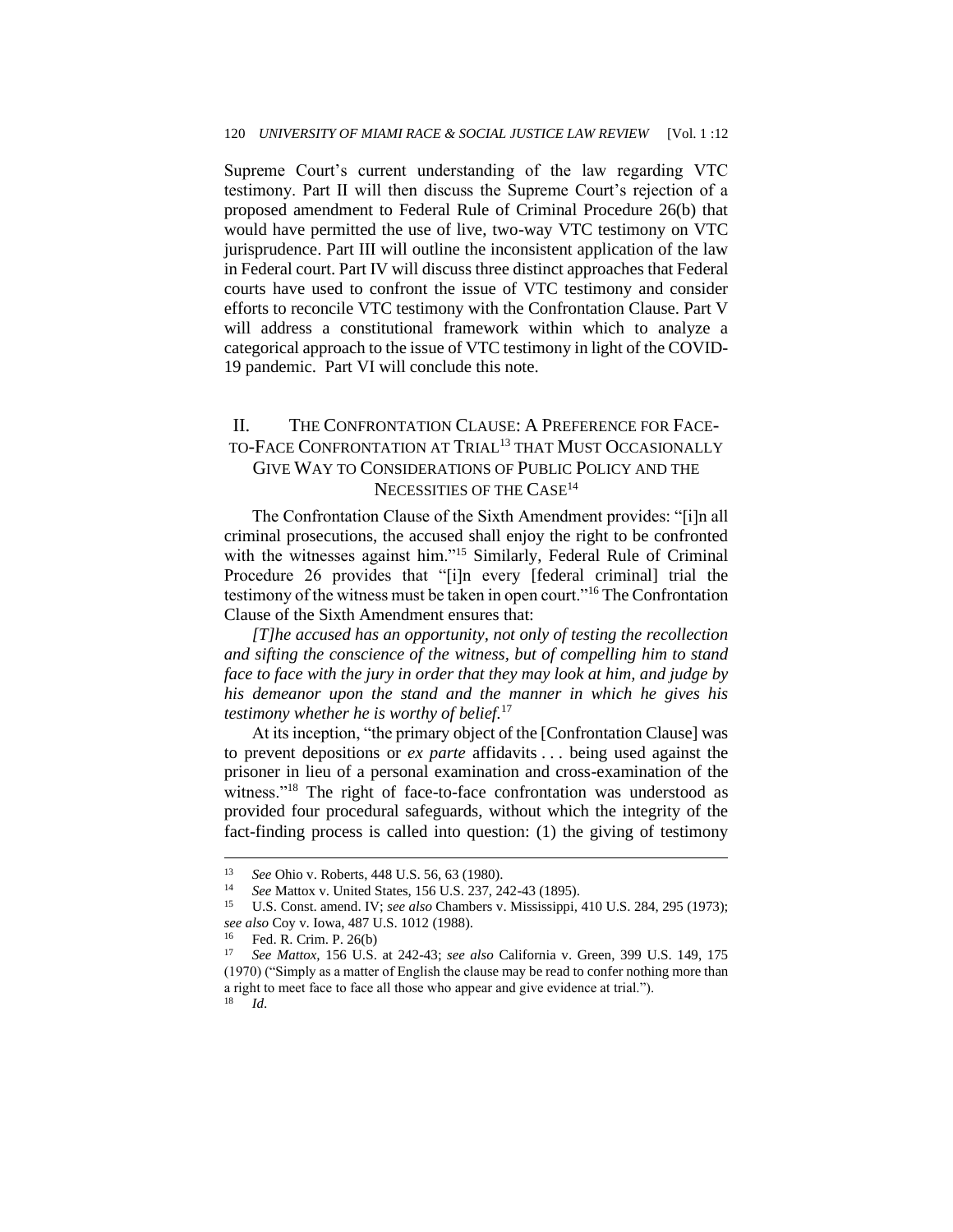under oath; (2) the opportunity for cross examination; (3) the ability of the fact-finder to observe demeanor evidence; and (4) the reduced risk that a witness will wrongfully implicate an innocent defendant when testifying in his presence.<sup>19</sup> That said, the Court has declared that "the Confrontation Clause only guarantees 'an opportunity for effective cross-examination, *not cross-examination that is effective in whatever way, and to whatever extent, the defense might wish.'"*<sup>20</sup>

# *A. Coy v. Iowa: "Face-to-Face"—The Irreducible Literal Meaning of Confrontation*

Not until the late 1980s did the Court make evidently clear its disdain against trial procedures that inhibit a defendant's ability to fully observe and interact with adverse witnesses. Writing for the Court in *Coy v. Iowa*, Justice Scalia explained that it is every defendant's right to a face-to-face encounter with an adverse witness which lies at the core of a defendant's confrontation rights, $21$  as that right serves "to ensure the integrity of the fact finding process."<sup>22</sup> Scalia noted that the element of face-to-face confrontation was the "irreducible literal meaning of the [Confrontation] Clause" and that face-to-face confrontation reflects the idea that "there is something deep in human nature that regards face-to-face confrontation . . . as 'essential to a fair trial in a criminal prosecution.'"<sup>23</sup>

The *Coy* Court addressed a Confrontation Clause challenge to a modified trial procedure in which a screen was placed between the defendant and the child sexual assault victims, "block[ing] [defendant] from their sight but allow[ing] [defendant] to see them dimly and to hear them."<sup>24</sup> The Court ultimately rejected the procedure as unconstitutional, stating it was "difficult to imagine a more obvious or damaging violation of the defendant's right to a face-to-face encounter."<sup>25</sup> The Court's holding necessarily implied that, while the concerns of protecting victims of sexual abuse from the emotional trauma of facing their abuser in court is undeniably important, such concerns do not outweigh the confrontation rights of the accused. While the Court explicitly declined to address the question of whether an exception exists, dicta suggests the Court

<sup>19</sup> Ohio v. Roberts, 448 U.S. 56, 63-64 (1980) (citing *Chambers*, 410 U.S. at 295; *see also* Maryland v. Craig, 497 U.S. 836, 850 (1990).

<sup>20</sup> Pennsylvania v. Ritchie, 480 U.S. 39, 53 (1987) (quoting Delaware v. Fensterer, 474 U.S. 15, 20 (1985)) (emphasis added).

<sup>&</sup>lt;sup>21</sup> Coy v. Iowa, 487 U.S. 1012, 1020-21 (1988).<br><sup>22</sup> *M* at 1020

 $\frac{22}{23}$  *Id.* at 1020.

*Id.* at 1017-21.

 $\frac{24}{25}$  *Id.* at 1014-15.

*Id.* at 1020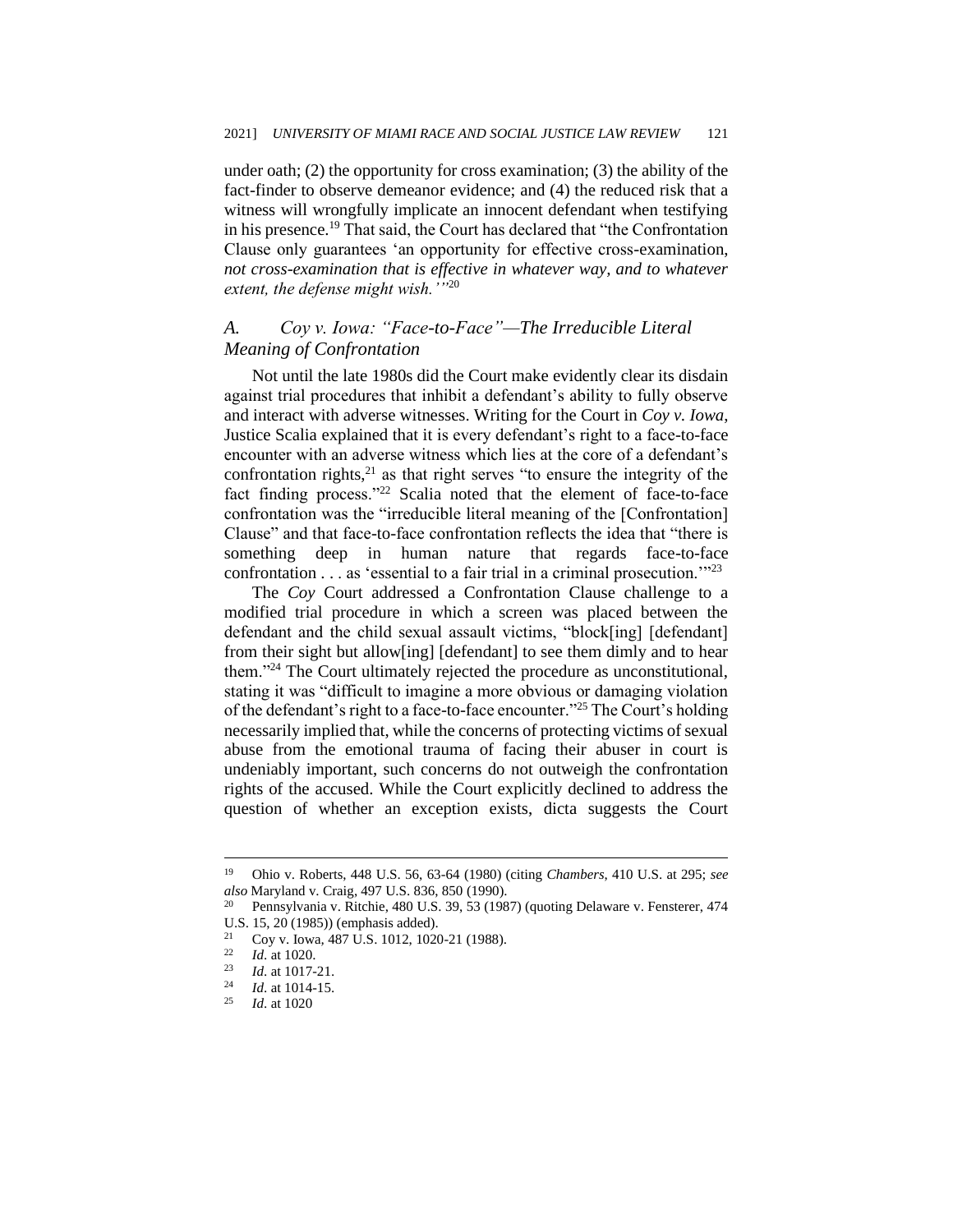acknowledged a construction of the rule in which an exception could be made, however, it left that inquiry to the district courts. <sup>26</sup>

## *B. Maryland v. Craig: The Standard for One-Way VTC Testimony*

Only once has the Supreme Court addressed the issue of VTC testimony and its implications on the Confrontation Clause. Just two years after *Coy*, in the case of *Maryland v. Craig*, the defendant challenged the constitutionality of a Maryland law permitting a child sex abuse victim to testify via a one-way closed circuit television to avoid the emotional trauma of having to face their abuser.<sup>27</sup> Under the procedure in issue, the child witness, the prosecutor, and the defense counsel broke-out into a room adjacent the Courtroom and examined/cross-examined the child, while the defendant, judge, and the jury remained in the courtroom.<sup>28</sup> The defendant and the jury could see and hear the testimony of the witness, but had no opportunity to observe the witness in person, and the witness could neither see, hear, nor interact with the defendant.

Writing for the Court, Justice O'Connor explained that the testimony did not violate the Confrontation Clause, noting the Court has "never held [ ] that the confrontation Clause guarantees criminal defendants the *absolute* right to face-to-face meeting with witnesses against them at trial."<sup>29</sup> The majority established a two-part test to evaluate the constitutionality of VTC testimony: the right to confront accusatory witnesses may be satisfied "absent a physical, face-to-face confrontation" only where the prosecution can demonstrate case-specific finding that: (1) "denial of such confrontation is necessary to further an important public policy,"<sup>30</sup> and (2) "the reliability of the testimony is otherwise assured."<sup>31</sup>

As applied to the facts in *Craig*, the Court first made a threshold determination that the procedure was "necessary to protect a child from [the] trauma [of confronting her abuser] $"32$ —i.e., the procedure was necessary to further *compelling* interest. Furthermore, the Court determined the VTC procedure in issue had sufficient indicia of reliability.<sup>33</sup> It concluded that the procedure preserved all of the essential

<sup>26</sup> *Id*. at 1021 ("We leave for another day, however, the question whether any exceptions exist. Whatever they may be, they would surely be allowed only when necessary to further an important public policy.").

<sup>&</sup>lt;sup>27</sup> Maryland v. Craig, 497 U.S. 836, 840-41 (1990).<br><sup>28</sup> *L*d at 857.60

 $\frac{28}{29}$  *Id.* at 857-60.

 $\frac{29}{30}$  *Id.* at 844.

 $\frac{30}{31}$  *Id.* at 852-53.

*Id.* at 850.

 $\frac{32}{33}$  *Id.* at 857.

<sup>33</sup> *Id*. at 845-46.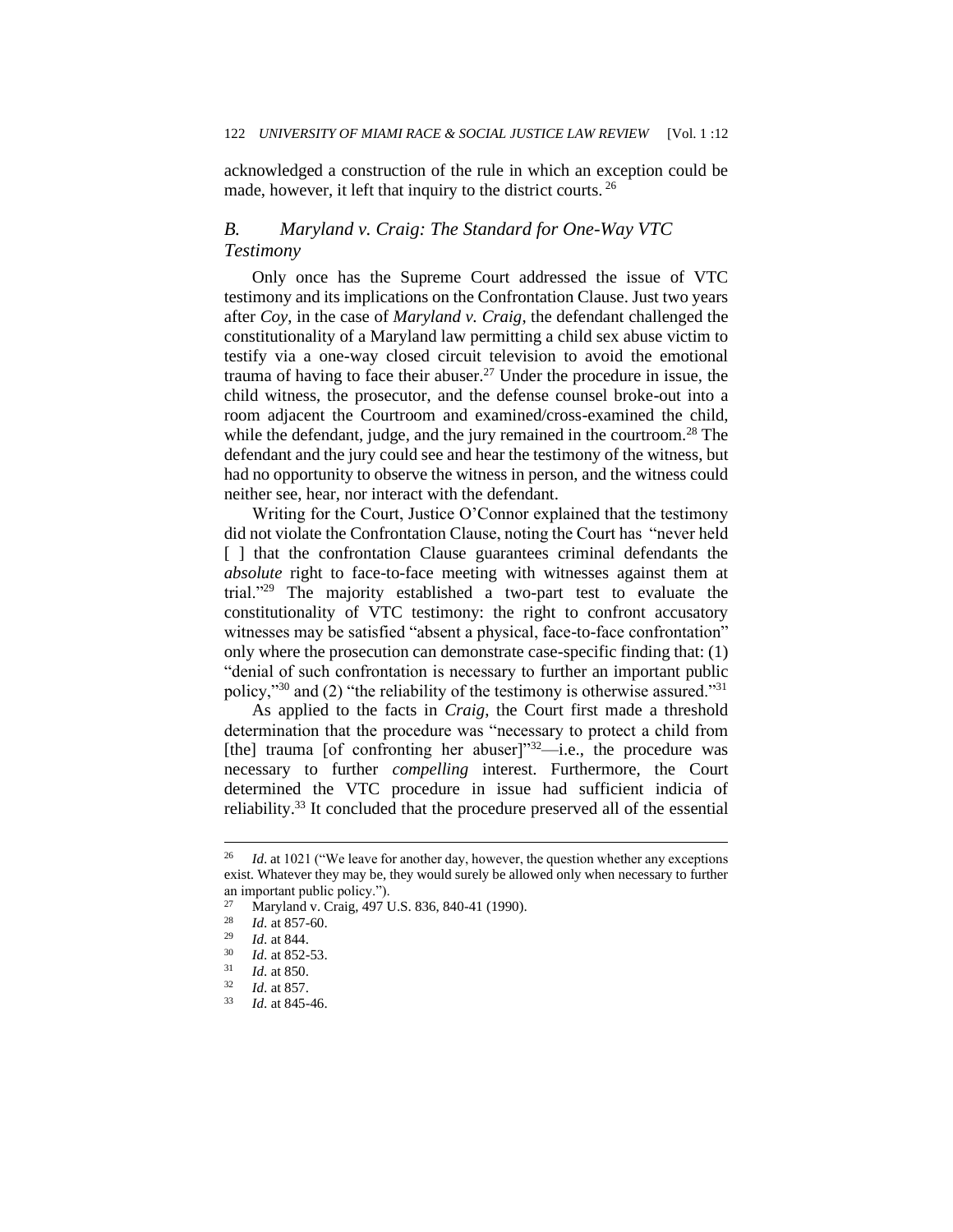elements of confrontation: (1) testimony under oath; (2) witness crossexamination; and (3) the opportunity to assess the demeanor of the witness as she testified in a manner "functionally equivalent to that accorded live, in-person testimony"—with the exception of only one: *the reduced risk of a witness "wrongfully implicat[ing] an innocent defendant" by testifying in his presence*. <sup>34</sup> In this way, the *Craig* court promulgated a forward looking, practical approach to an examination of the confrontation right, considering policy aims in light of the purpose of confrontation to determine cases in which it is not necessary to preserve all four elements. "Although face-to-face confrontation forms 'the core of the values furthered by the Confrontation Clause,<sup>35</sup> [the Court] ha[s] nevertheless recognized that it is not the *sine qua non* of the confrontation right."<sup>36</sup> And the Court's forward-thinking disposition on the case left the door open for lower courts to consider the policy aims of the Confrontation Clause in light of the technological advancements that are now entrenched in the modern practice of law. And in so ruling, the Supreme Court made clear that the demands of the Sixth Amendment's right to confrontation were not absolute—*in at least some criminal cases, a physical, face-to-face encounter between the defendant and an adverse witness is not necessary to satisfy the Confrontation Clause.*

# *C. Crawford v. Washington: Redefining Our Understanding of Confrontation*

Before *Crawford*, the Confrontation Clause was understood as a substantive guarantee that any the testimony admitted against a defendant  $\frac{1}{2}$  in was reliable because of the fact that it was given in open court.<sup>37</sup>

<sup>&</sup>lt;sup>34</sup> *Id.* at 845—46, 851 (explaining the witness "must be competent to testify and must testify under oath; the defendant retains full opportunity for contemporaneous crossexamination; and the judge, jury; and defendant are able to view the demeanor of the witness as he or she testifies").

<sup>35</sup> *Green*, 399 U.S. at 157.

<sup>36</sup> Maryland v. Craig, 497 U.S. 836, 847 (1990) (quoting Delaware v. Fensterer*,* 474 U.S. 15, 22 (1985) ("[T]he Confrontation Clause is generally satisfied when the defense is given a full and fair opportunity to prove and expose [testimonial] [sic] infirmities [such as forgetfulness, confusion, or evasion] [sic] through cross examination, thereby calling to the attention of the factfinder the reasons for giving scant weight to the witness' testimony.").

<sup>37</sup> *Id*. at 846. (quoting Kentucky v. Stincer, 482 U.S. 730, 739 (1987) ("[T]he right to confrontation is a functional one for the purpose of promoting reliability in a criminal trial . . . .")); *see also* Lee v. Illinois, 476 U.S. 530, 540 (1986) ("[T]he confrontation guarantee serves . . . symbolic goals . . . [and] promotes reliability . . . ."); *see also* Dutton v. Evans*,* 400 U.S. 74, 89 (1970) (plurality opinion) (quoting *Green*, 399 U.S. at 161) ("[T]he mission of the Confrontation Clause is to advance a practical concern for the accuracy of the truth determining process in criminal trials by assuring that 'the trier of fact [has] a satisfactory basis for evaluating the truth of the [testimony]."").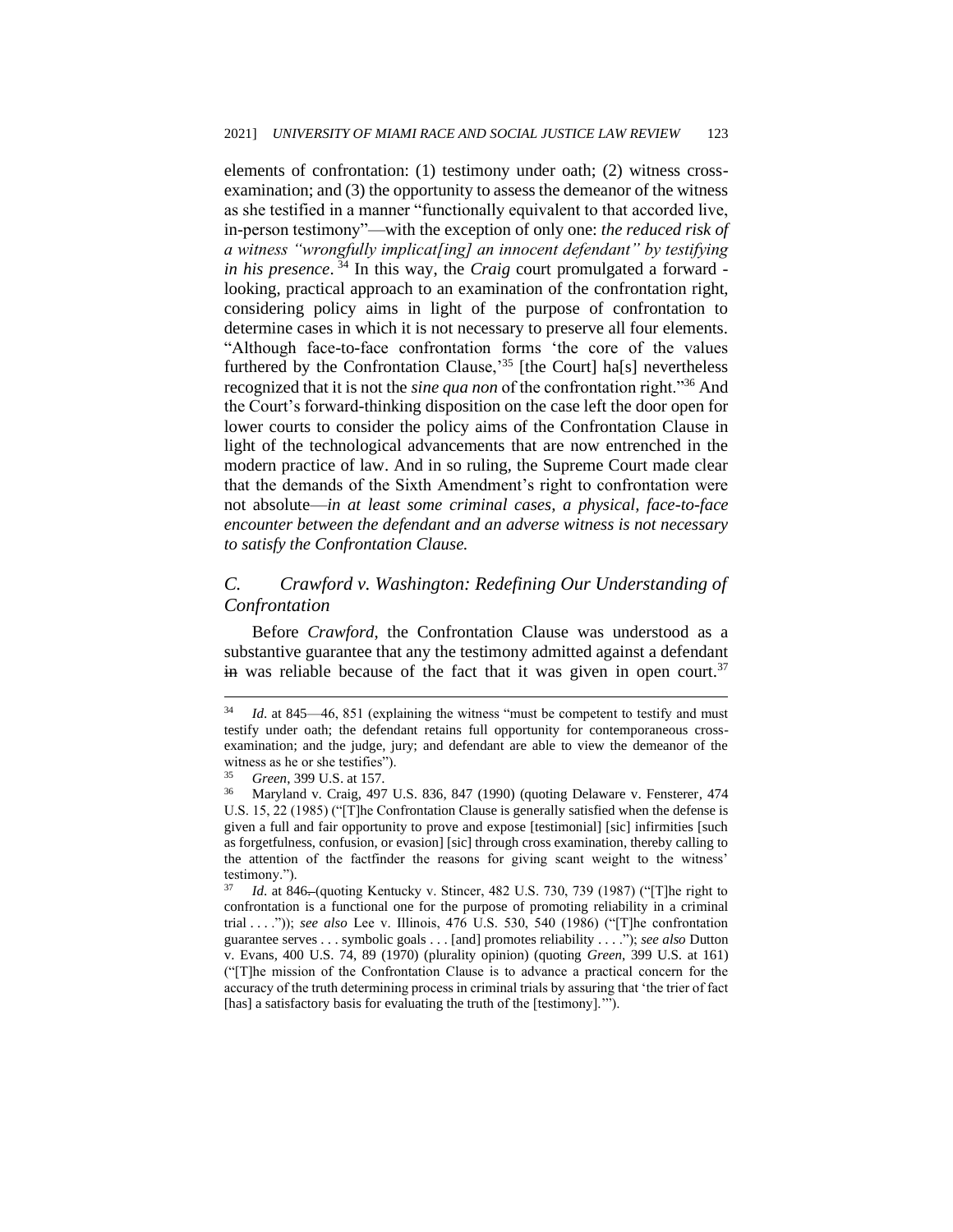"[T]hese means of testing accuracy are so important that the absence of proper confrontation at trial 'calls into question the ultimate integrity of the fact-finding process.'"<sup>38</sup> The *Crawford* Court, however, under a more narrow interpretation of the Clause, determined that the right was purely a procedural guarantee—one which demanded *actual* confrontation—not a guarantee in which one may read into it substantive aims such as reliability, in subversion of the procedural guarantee.<sup>39</sup>

The *Crawford* Court overruled the previously long-standing interpretation of the Clause enunciated in *Ohio v. Roberts*, requiring that testimonial hearsay<sup>40</sup> bear "sufficient 'indicia of reliability,"<sup>41</sup> in favor of a more concrete construction of the Clause—"where testimonial evidence is at issue, the Sixth Amendment demands what the common law required: *unavailability and a prior opportunity for cross-examination*."<sup>42</sup> Scalia made his disdain for the *Roberts* test quite clear:

*[A]dmitting statements deemed reliable by a judge is fundamentally at odds with the right of confrontation . . . .Dispensing with confrontation because testimony is obviously reliable is akin to dispensing with jury trial because a defendant is obviously guilty. That is not what the Sixth Amendment prescribes.*" 43

The majority's construction of the Clause marked a seismic shift in the Courts understanding of the right to confrontation. In making its determination, the Court rejected the view that the Confrontation Clause applies of its own force only to in-court testimony, and that its application to out-of-court statements introduced at trial depends upon "the law of evidence for the time being."<sup>44</sup> Justice Scalia emphasized the fact that leaving the regulation of out-of-court statements to the Rules of Evidence at the time of being "would render the Confrontation Clause powerless to prevent even the most flagrant inquisitorial practices,"<sup>45</sup> and that the right

<sup>38</sup> *Roberts*, 448 U.S. at 64 (quoting *Chambers*, 410 U.S. at 295).

Crawford v. Washington, 541 U.S. 36, 61 (2004) ("To be sure, the Clause's ultimate goal is to ensure the reliability of evidence, but it is a procedural rather than a substantive guarantee. It commands, not that evidence be reliable, but that reliability be assessed in a particular manner: by testing in the crucible of cross-examination.").

<sup>&</sup>lt;sup>40</sup> An out-of-court statement made to further an ongoing or future investigation, offered for the truth of the matter asserted.

<sup>41</sup> *Roberts*, 448 U.S. at 68.

<sup>&</sup>lt;sup>42</sup> *Crawford*, 541 U.S. at 68 (emphasis added).<br><sup>43</sup> *Id.* at 62 (emphasis added).

<sup>&</sup>lt;sup>43</sup> *Id.* at 62 (emphasis added).<br><sup>44</sup> *Id.* at 50-51 (citing 3 Wigm

<sup>44</sup> *Id.* at 50-51 (citing 3 Wigmore § 1397, at 101); *accord*, Dutton v. Evans, 400 U.S. 74 (1970) (Harlan, J., concurring).

*Id.* at 51.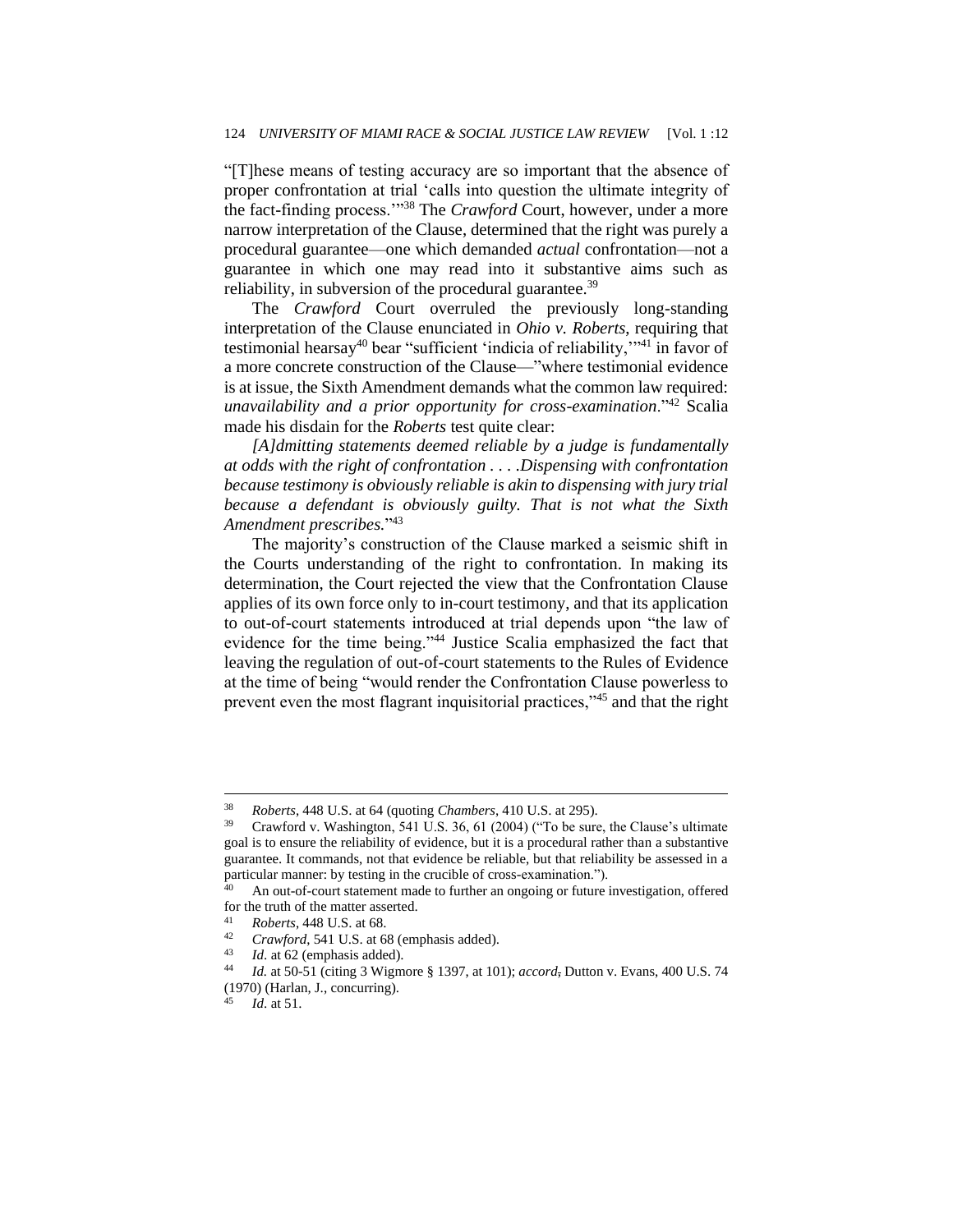to Confrontation demands more than "amorphous notions of 'reliability.'" 46

In so holding, the Court did not overrule, or otherwise void the application of the *Craig* standard; rather, the Court set out a categorical approach to determining the applicability of *Craig*, and in effect, narrowed the scope of the inquiry. Because *Crawford* requires unavailability and a prior opportunity for cross-examination to admit the testimonial hearsay of an adverse witness, and because VTC can provide an opportunity for cross-examination, $47$  it follows that a constitutional rule concerning VTC based on *Crawford* would require only that a witness be unavailable, and that VTC allow for cross-examination of that unavailable witness.

#### *D. Proposed Amendment to Federal Rule of Criminal Procedure 26*

In 2002, the Supreme Court considered a proposed amendment to Rule 26 of the Federal Rules of Criminal Procedure that would have permitted live, two-way video testimony when a witness is unavailable to testify in court.<sup>48</sup> The proposal did not, however, limit the use of testimony via video transmission to instances where there has been a "case-specific finding" that is "necessary to further an important public policy."<sup>49</sup> The Committee argued that the proposal was constitutional because it allowed video transmission only where deposition of unavailable witnesses may be read into evidence pursuant to Rule 15.<sup>50</sup> In effect, the Committee applied the Second Circuit's rationale in *Gigante*,<sup>51</sup> concluding that VTC afforded greater protections to the confrontation right than did Rule 15.<sup>52</sup> However, despite the unanimous consent of the Rules Committee and the Judicial Conference of the United States to approve the amendment, the Court ultimately rejected the proposal in a  $5-3$  decision.<sup>53</sup>

<sup>46</sup> *Id*. at 61 ("Where testimonial statements are involved, we do not think the Framers meant to leave the Sixth Amendment's protection to the vagaries of the rules of evidence, much less to amorphous notions of 'reliability.'").

<sup>&</sup>lt;sup>47</sup> *See infra* notes 51-55 and accompanying text.

<sup>48</sup> *See* Order of the Supreme Court, 207 F.R.D. 89, 90 (2002).

 $\frac{49}{50}$  *Id.* at 93.

Id. at 95; see also Fed. R. Crim. P. 15(c)(1) ("The officer having custody of a defendant shall be notified of the time and place set for the examination and shall, unless the defendant waives in writing the right to be present, produce the defendant at the examination and keep the defendant in the presence of the witness during the examination . . . ."); Fed R. Crim. P.  $15(c)(2)$  ("Except as authorized by Rule  $15(c)(3)$ , a defendant who is not in custody has the right upon request to be present at the deposition, subject to any conditions imposed by the court . . . .").

<sup>&</sup>lt;sup>51</sup> *See infra* notes 66-75 and accompanying text.<br> $\frac{52}{d}$ 

 $\frac{52}{53}$  *Id.* 

*Id.* at 92.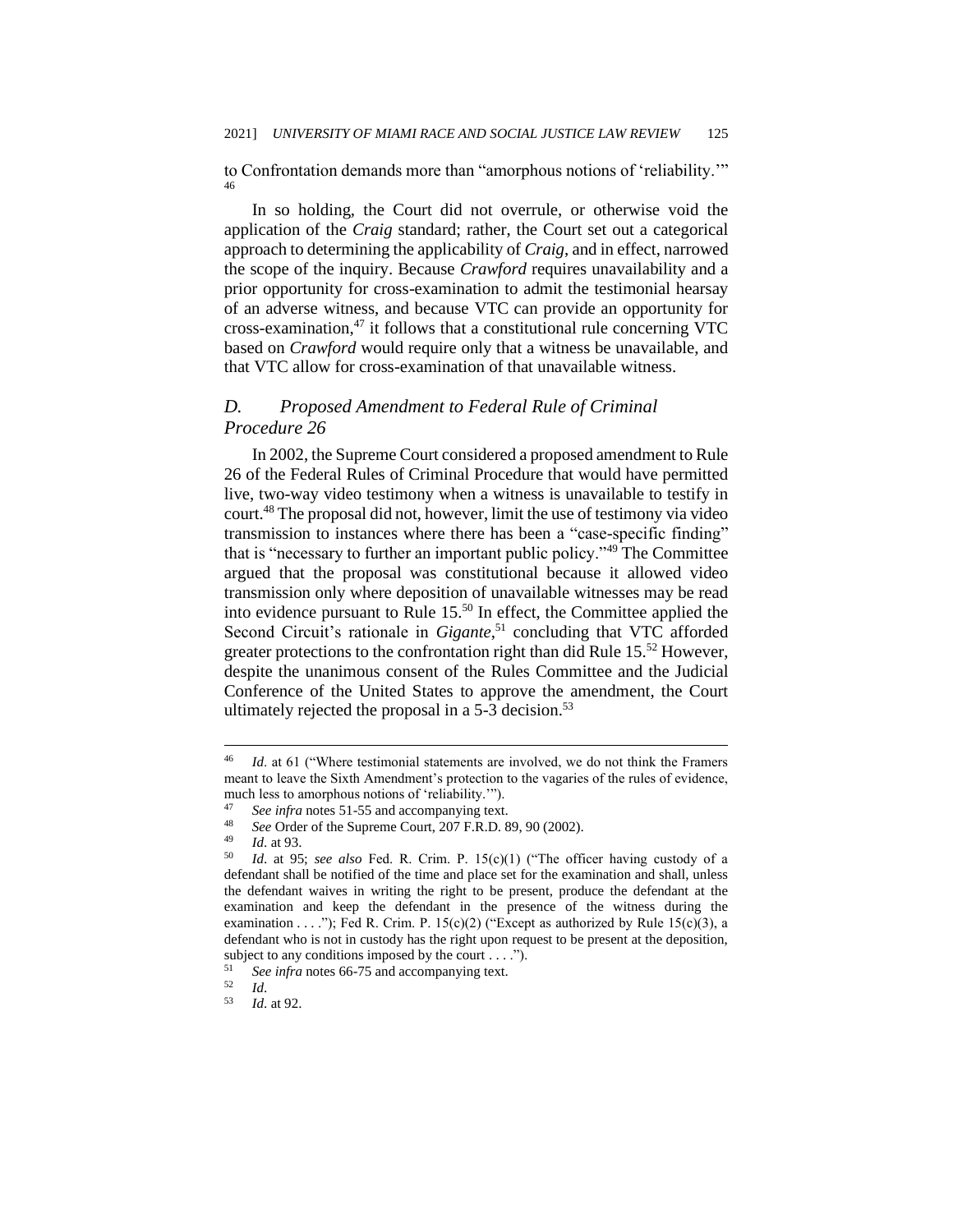According to Justice Scalia, the proposal was "of dubious validity under the Confrontation Clause of the Sixth Amendment" and "unquestionably contrary to the rule enunciated in *Craig*."<sup>54</sup> Applying the *Craig* standard, Scalia rejected the Committee's argument that the proposal was constitutional because it allowed the use of video transmission to receive testimony only where the deposition of an unavailable witness may be read into evidence pursuant to Federal Rule of Criminal Procedure 15.<sup>55</sup> Scalia points out that the Committee ignores the fact that the constitutional test applied<sup>56</sup> to live testimony in *Craig* is different from the test applied $57$  to the admission of out-of-court statements.<sup>58</sup> Moreover, Scalia argues the rule ignores the fact that Rule 15 nonetheless accords the defendant a right to face-to-face confrontation during the deposition.<sup>59</sup> Making it clear that the purpose of the Confrontation Clause is to compel accusers to make their accusations *in the defendants presence*, Scalia "cannot comprehend how one-way transmission (which *Craig* says does not ordinarily satisfy confrontation requirements) becomes transformed into full-fledged confrontation when reciprocal transmission is added."<sup>60</sup>

On the other hand, Justice Breyer, joined by Justice O'Connor, would have transmitted to Congress the Judicial Conference's proposed amendment in criminal cases *in* (1) "exceptional circumstances," *with* (2) "appropriate safeguards," and *if* (3) "the witness is unavailable."<sup>61</sup> Breyer pointed out that this particular construction of the rule, with its three restrictions, paralleled the circumstances in which federal courts are authorized to admit depositions in criminal cases.<sup>62</sup> He therefore felt it was "not obvious how video testimony could abridge a defendant's Confrontation Clause rights in circumstances where an absent witness' testimony could be admitted in nonvisual form via deposition regardless."<sup>63</sup> Justice Breyer believed the Court should have forwarded the proposal despite its constitutional doubts, so that it could later consider any constitutional problem when the Rule is applied in an individual

 $\frac{54}{55}$  *Id.* at 94.

 $\frac{55}{56}$  *Id.* 

Id. (A case-specific finding that VTC is necessary to further an important public policy).

 $^{57}$  Maryland v. Craig, 497 U.S. 836 (1990).<br> $^{58}$  *LI* (citing White v. Illinois, 502 U.S. 3)

<sup>58</sup> *Id*. (citing White v. Illinois*,* 502 U.S. 346, 358 (1992) ("There is thus no basis for importing the 'necessity requirement' announced in [*Craig*] into the much different context of out-of-court declarations admitted under established exceptions to the hearsay rule.").

 $\begin{array}{cc} 59 & Id. \\ 60 & Id. \end{array}$ 

 $\begin{array}{cc} 60 & Id. \\ 61 & Id. \end{array}$ 

<sup>61</sup> *Id*.

<sup>&</sup>lt;sup>62</sup> *Id.* (citing Fed. R. Crim. P. 15).

<sup>63</sup> *Id*.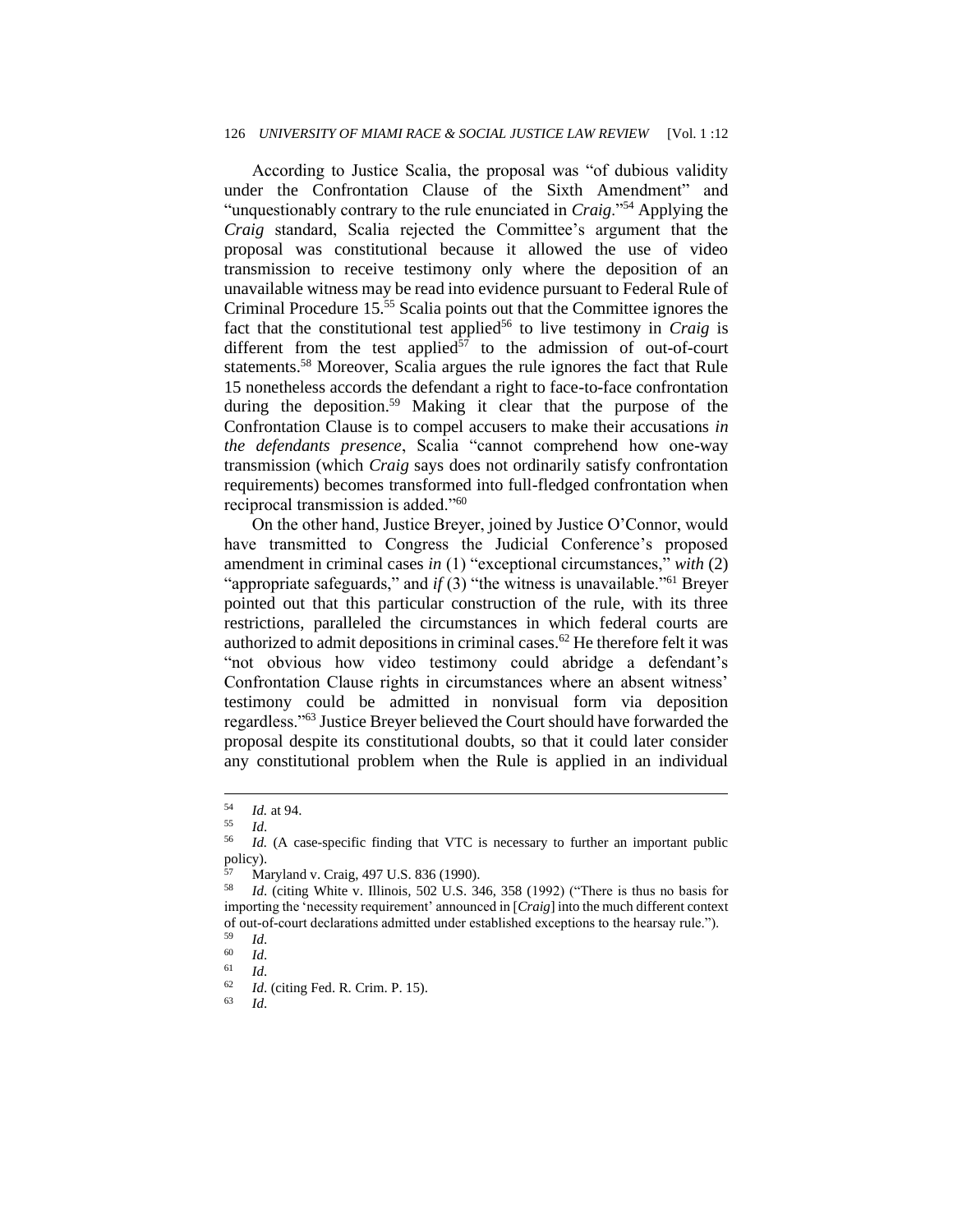case.<sup>64</sup> At that point, he said, the Court would have the benefit of the full argument that it then lacked.<sup>65</sup>

#### III. RELIABILITY V. NECESSITY—VTC TESTIMONY IN FEDERAL **COURT**

The constitutionality of VTC testimony has been considered by many Federal courts and held constitutional where either a compelling need or a particularized, specific harm, most often where emotional or physical trauma to a child witness has been demonstrated in the context of sexual abuse cases.<sup>66</sup> The Second Circuit was the first to hold the use of two-way VTC testimony constitutional in *United States v. Gigante*, on the grounds that it preserved the four necessary elements of traditional, in-court testimony.<sup>67</sup> In *Gigante*, the trial court permitted a witness who was both terminally ill and participating in the Federal Witness Protection Program to provide testimony via two-way VTC.<sup>68</sup> On appeal, the defendant argued that the government failed to demonstrate a case-specific finding of necessity to further an important public policy, pursuant to *Craig*. <sup>69</sup> The Second Circuit rejected this argument, and declined to apply the *Craig*  standard, noting the difference between the one-way VTC technology used there and the two-way VTC technology in the instant case.<sup>70</sup> The court found more relevant the analogue in Rule  $15<sup>71</sup>$  of the Federal Rules of Criminal Procedure, concluding that the exceptional circumstances

 $\begin{array}{cc} 64 & Id. \\ 65 & Id. \end{array}$ 

*Id.* at 97.

<sup>66</sup> *See* United States v. Gigante, 166 F. 3d 75 (2d. Cir. 1999); *see also* Harrell v. Butterworth*,* 251 F. 2d 926 (11th Cir. 2001); *see also* United States v. Benson, 79 F. App'x 813 (6th Cir. 2003) (per curiam); *see also* Horn v. Quarterman, 508 F. 3d 306 (5th Cir.  $^{2007)}_{67}$ .

<sup>67</sup> *Gigante*, 166 F. 3d at 81 ("We agree that the closed-circuit presentation of Savino's testimony afforded greater protection of Gigante's confrontation rights than would have been provided by a Rule 15 deposition. It forced Savino to testify before the jury, and allowed them to judge his credibility through his demeanor and comportment; under Rule 15 practice, the bare transcript of Savino's deposition could have been admitted, which would have precluded any visual assessment of his demeanor. Closed-circuit testimony also allowed Gigante's attorney to weigh the impact of Savino's direct testimony on the jury as he crafted a cross-examination."); *see also* Maryland v. Craig, 497 U.S. 836, 845- 46 (1990) ("[T]he salutary effects of face-to-face confrontation include 1) the giving of testimony under oath; 2) the opportunity for cross examination; 3) the ability of the factfinder to observe demeanor evidence; and 4) the reduced risk that a witness will wrongfully implicate an innocent defendant when testifying in his presence.").

<sup>68</sup> *See Gigante*, 166 F. 3d at 75.

 $\frac{69}{70}$  *Id.* at 80-81.

 $\frac{70}{71}$  *Id.* 

<sup>71</sup> *Id.*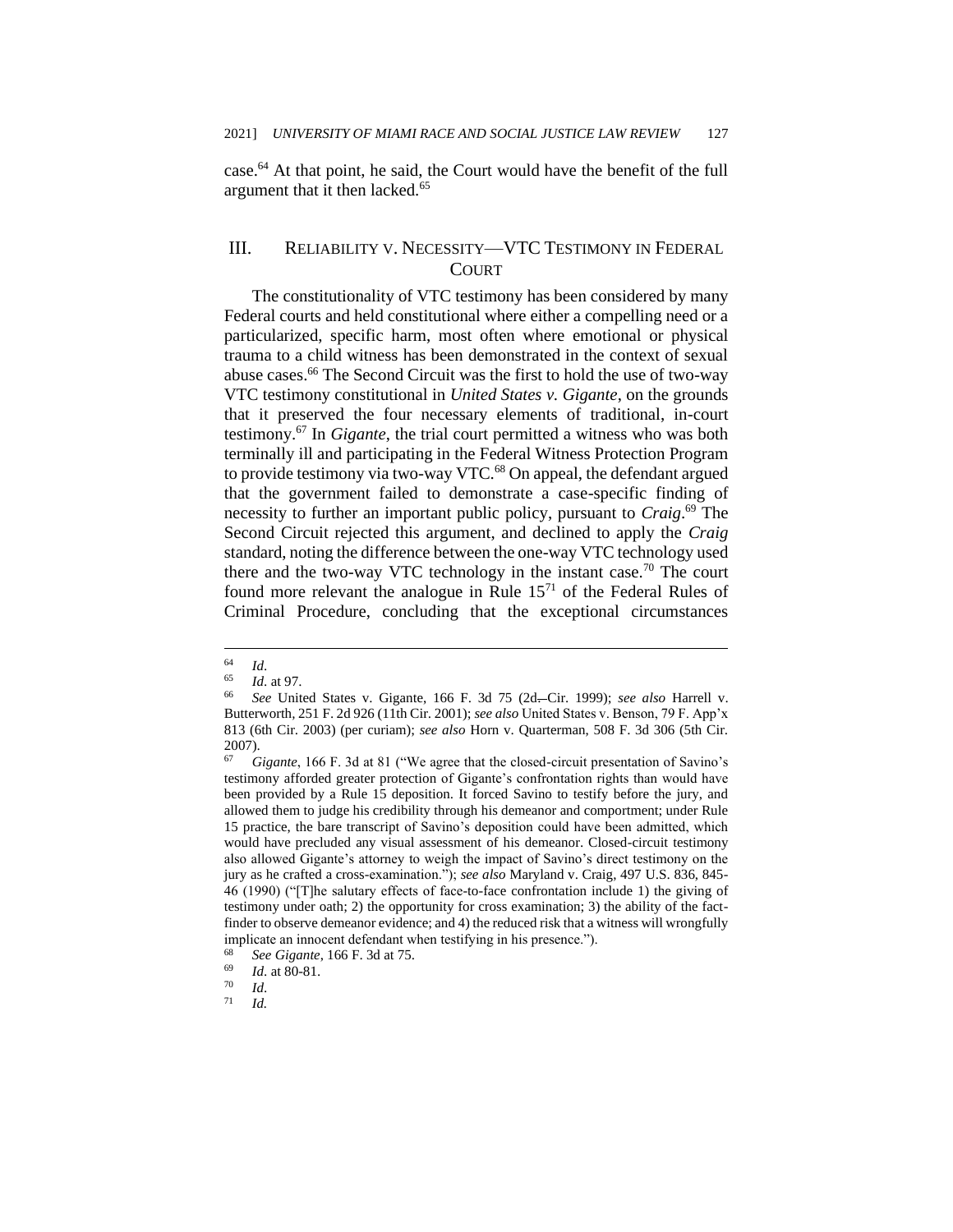requirement for Rule 15 depositions should extend to VTC testimony as well.<sup>72</sup> Satisfied with the trial court's finding of exceptional circumstances,<sup>73</sup> the court held that VTC testimony "afforded greater protection of Gigante's Confrontation rights than would have been provided by a Rule 15 deposition."<sup>74</sup> The court did, however, make it very clear that two-way VTC should not be considered a commonplace substitute for traditional, in-court testimony by a witness, stating "there may well be intangible elements of the ordeal of testifying in a courtroom that are reduced or even eliminated by remote testimony."<sup>75</sup>

The Fifth<sup>76</sup> and Sixth<sup>77</sup> Circuits similarly held that VTC testimony may be constitutional in contexts outside child abuse and sexual assault cases, including where a witness is terminally ill. In *Horn v. Quarterman*, appellate court determined that the procedural guarantees of trustworthiness and reliability were preserved<sup>78</sup> where both an attorney for the state and counsel for the defendant were present while the witness

*Id.* at 81. ("[T]he Supreme Court crafted [the *Craig*-public policy] standard to constrain the use of one-way closed-circuit television, whereby the witness could not possibly view the defendant. Because Judge Weinstein employed a two-way system that preserved the face-to-face confrontation celebrated by *Coy*, it is not necessary to enforce the *Craig* standard in this case . . . .It forced Savino to testify before the jury, and allowed them to judge his credibility through his demeanor and comportment; under Rule 15 practice, the bare transcript of Savino's deposition could have been admitted which could have precluded any visual assessment of his demeanor. Closed-circuit testimony also allowed Gigante's attorney to weigh the impact of Savino's direct testimony on the jury as he crafted a cross-examination.").

Horn, 508 F. 3d at 313 ("In Horn's case, given the trial court's efforts to confirm Birk's illness and inability to travel an the care with which the other aspects of Horn's confrontation rights were preserved, we cannot say that the decision to permit Birk to testify via two-way closed-circuit television constituted an unreasonable application of established Federal law.").

 $\frac{72}{73}$  *Id.* at 81.

*Id.* at 81-82. The court used a two-part test to determine if an exceptional circumstance existed: "'It is well-settled that the "exceptional circumstances" required to justify the deposition of a prospective witness are present if that witness's testimony is material to the case and if the witness is unavailable to appear at trial.'" *Id*. at 81 (quoting United States v. Johnpoll, 739 F. 2d 702, 709 (2d Cir. 1984)). The court emphasized the witness's fatal illness in determining unavailability. *Id*. at 81-82. "Unavailability is defined by reference to Rule 804(a) of the Federal Rules of Evidence, which includes situations in which a witness 'is unable to be present or to testify at the hearing because of . . . physical or mental illness or infirmity.'" *Id*. at 81 (omission in original) (quoting Fed. R. Evid. 804(a)(4)). *Id*. at 80 (concluding that two-way closed-circuit television testimony "preserved all of [the] characteristics of in-court testimony" where the witness "was sworn; he was subject to cross examination; he testified in full view of the jury, court, and defense counsel; and [he] gave his testimony under the eye of [the defendant' himself.").

 $\frac{75}{76}$  *Id.* 

<sup>76</sup> Horn v. Quarterman, 508 F. 3d 306, 310 (5th Cir. 2007).<br>
T. United States v. Bonson, 70 F. App'x 813, 820 (6th Cir.

<sup>77</sup> United States v. Benson, 79 F. App'x 813, 820 (6th Cir. 2003) (per curiam).<br><sup>78</sup> Harve 508 F. 3d at 313 ("In Harp's case, given the trial court's efforts to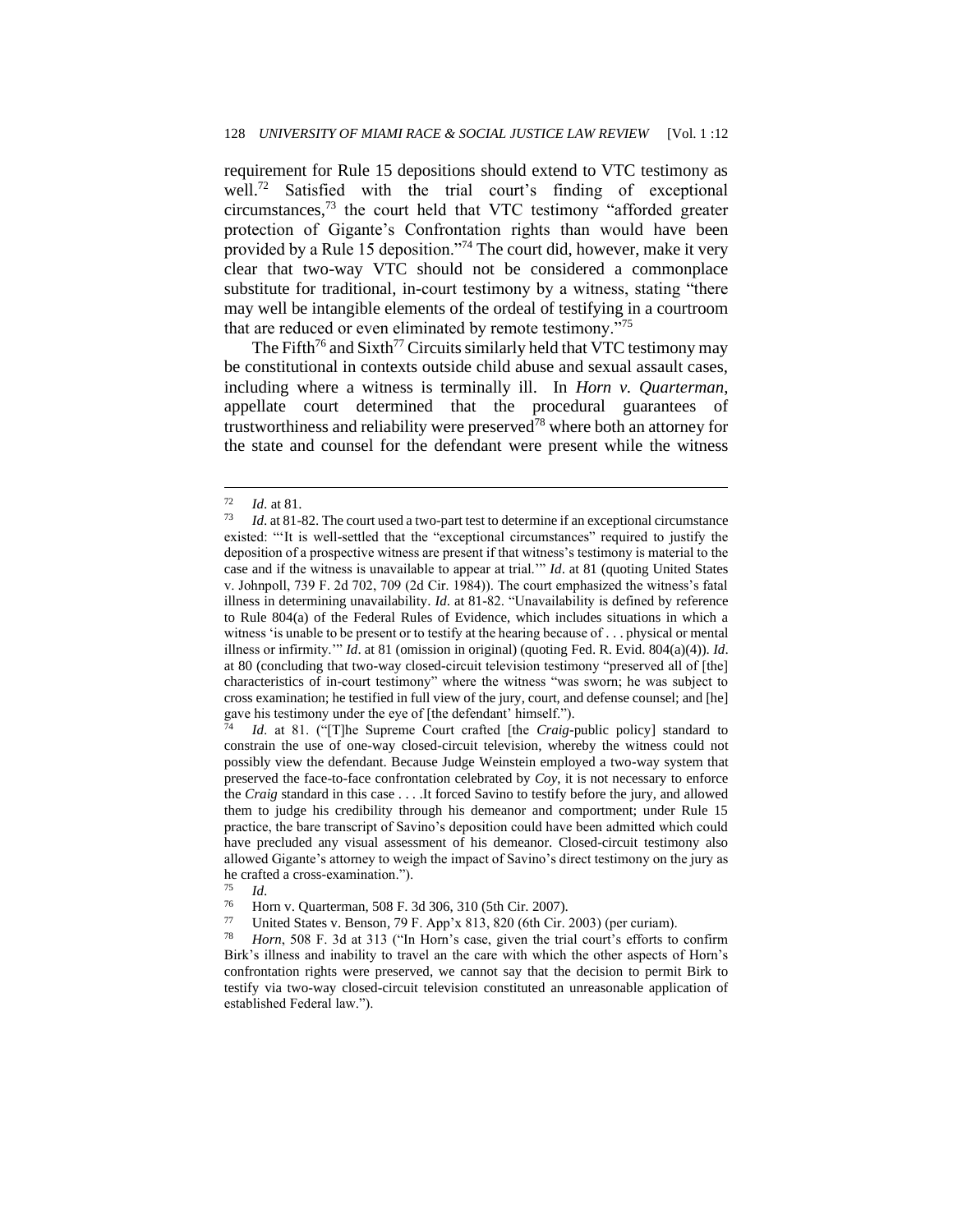testified from their hospital bed via two-way VTC.<sup>79</sup> Significantly, much like the court in *Gigante*, the *Horn* court also held that the VTC procedure used preserved all of the characteristics of in-court testimony because the witness was sworn in under oath; he was subject to full cross-examination; and he testified in full view of the defendant, jury, court, and defense counsel.<sup>80</sup>

Other courts have declined to extend the right of Confrontation to VTC testimony, and explicitly reject the premise that VTC may, in circumstances like those in *Craig*, pass constitutional muster. In *United States v. Shabazz*, the United States Navy Marine Court of Criminal Appeals<sup>81</sup> held that that the accused's Sixth Amendment confrontation right was violated where the district court judge failed to ensure the reliability of VTC testimony of a witness. $82$  In the illegal drug distribution and maiming court-martial, and the government's key witness testified from California via VTC as she was unwilling to return to Okinawa, Japan due to safety concerns.<sup>83</sup> Unlike *Gigante*, the fundamental issue in this case was the reliability of the testimony rather than the necessity of VTC itself. The defendant alleged on appeal that the witness was coached during her testimony, and that the military judge erred both in allowing the witness to testify via VTC and in failing to strike her testimony once it was shown to have been tainted. <sup>84</sup> The court found it unnecessary to address the case-specific finding prong of the *Craig* analysis because the court determined that the trial judge failed to ensure the reliability of the testimony, and ultimately held that VTC testimony was constitutionally inadmissible absent sufficient indicia of reliability.<sup>85</sup>

Contrary to the Supreme Court's rationale in *Craig*, some Federal Courts have rejected generalized allegations of harm, particularly to vulnerable groups like children, as sufficient justification for relaxing a

 $\frac{79}{80}$  *Id.* at 313.

 $\frac{80}{81}$  *Id.* at 319.

<sup>&</sup>lt;sup>81</sup> United States v. Shabazz, 52 M.J. 585, 586 (N-M. Ct. Crim. App. 1999).<br><sup>82</sup> At the time of *Shabazz*, the Military Pulse of Criminal Procedure and

<sup>82</sup> At the time of *Shabazz*, the Military Rules of Criminal Procedure and the Federal Rules of Criminal Procedure were nearly identical regarding the issue of VTC testimony they both were, and remain up to this point, silent on the issue. Compare Fed. R. Crim. P. 26 (evidently silent on the issue of remote testimony after the Court's rejection of proposed Rule 26(b)) *with* R.C.M. 914(A) (evidently silent on the issue of remote testimony, but allowing remote testimony by children pursuant to the *Craig* standard).

<sup>83</sup> *Shabazz*, 52 M.J. at 590-91.

 $\frac{84}{85}$  *Id.* at 592.

Id. at 594 ("Not knowing the extent of the taint upon her testimony, and Mrs. White being the key witness to the maiming charge, we cannot find harmless error in this case. Findaing material prejudice to a substantial right of the appellant, we will provide relief . . . ."). The court's emphasis on the reliability of the testimony illustrates the pre-*Crawford* understanding of the Confrontation Clause as a substantive guarantee. *See supra*  notes 49-51.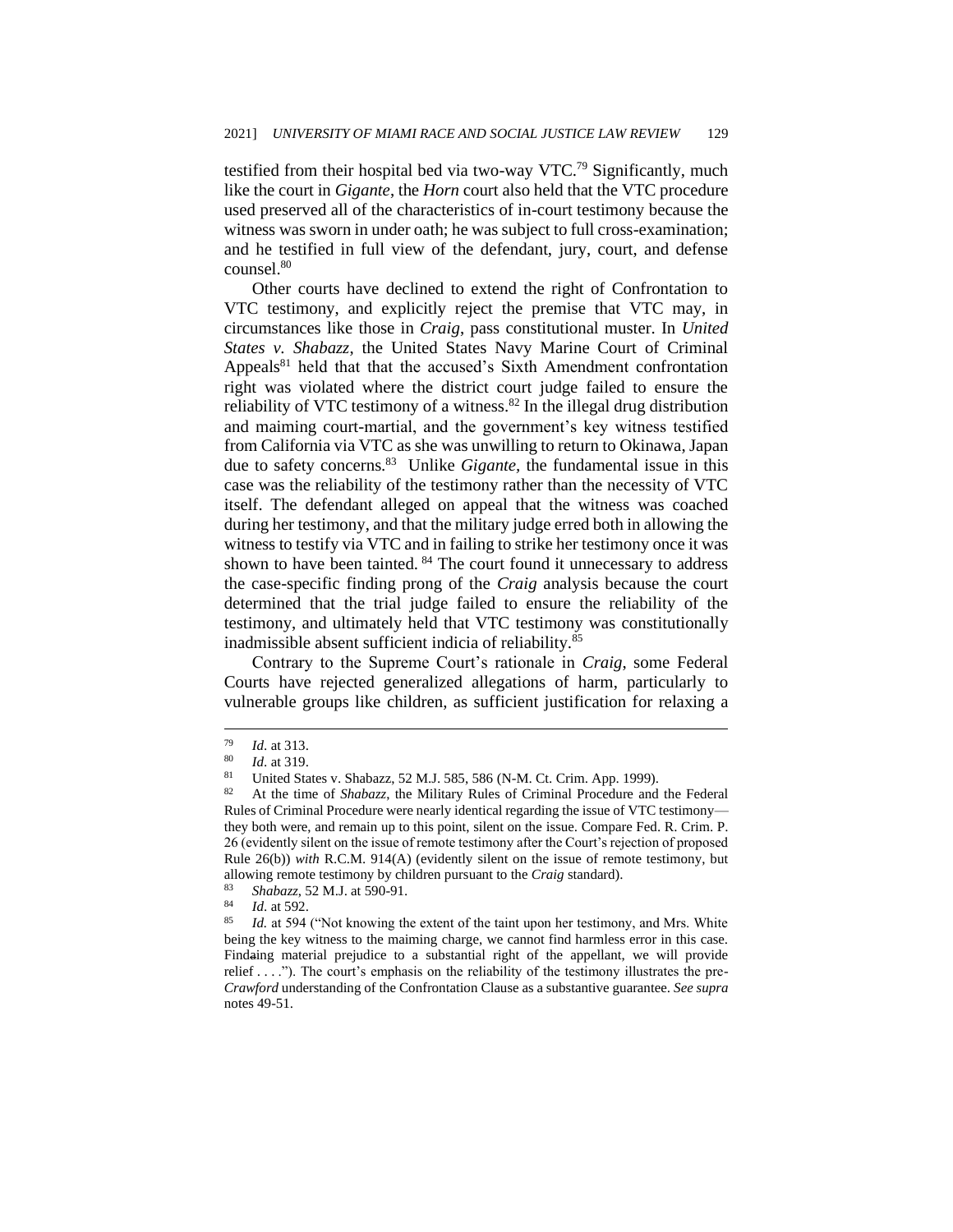defendant's right to confrontation.<sup>86</sup> In *United States v. Bordeaux* and *United States v. Turning Bear*, the Eighth Circuit rejected the use of VTC procedures motivated by the same case-specific, public policy concern in *Craig*—to protect an alleged child victim of sexual abuse from the emotional trauma of testifying in the presence of the defendant.<sup>87</sup> Unlike the Second Circuit in *Gigante*, the Eighth Circuit held that *Craig*  controlled the determination of whether to permit VTC testimony, given that both one-way and two-way VTC systems are virtual formats.<sup>88</sup> However, the court concluded that the prosecution failed to make a sufficient showing that the child's fear of the defendant was the primary reason she could not testify, and determined that the in the case of both one-way and two-way VTC testimony, neither system was "likely to lead a witness to tell the truth to the same degree that a face-to-fact confrontation does." <sup>89</sup> The court holding necessarily implied that a per se categorical exception in this context was inapplicable, suggesting that justification beyond general discomfort of the witness is needed to outweigh a defendant's right to confrontation.

Similarly, in 2006, the Eleventh Circuit rejected the use of VTC testimony on the grounds that public policy interests such as the prosecution's ability to present its case in chief are insufficient to satisfy the necessity prong of the *Craig* standard.<sup>90</sup> In *United States v. Yates,* two Australian witnesses were unwilling to travel to the United States to testify against the defendant, and the district court permitted them to testify via VTC.<sup>91</sup> Unlike *Gigante*, the Eleventh Circuit applied the *Craig* standard requiring a case-specific finding that VTC be necessary to further an important public policy, and found that the prosecution's interest in

<sup>86</sup> *See, e.g.,* United States v. Bordeaux*,* 400 F. 3d 548 (8th Cir. 2005); *see also* United States v. Turning Bear, 357 F. 3d 730 (8th Cir. 2004).<br><sup>87</sup> Pardacux, 400 F. 3d at 552; Turning Bear, 357 F.

<sup>87</sup> *Bordeaux*, 400 F. 3d at 552; *Turning Bear*, 357 F. 3d at 730.

 $rac{88}{89}$  *Id.* 

Id. at 554 (noting that whether a two-way system could preserve the necessary features of confrontation would turn on "hard logistical questions" including the size and placement of the monitor and whether the camera angle would "render the theoretical promise of the two-way system practically unattainable," the court held that, "'Confrontation' through a two-way closed-circuit television is not different enough from 'confrontation' via a oneway closed to justify different treatment under *Craig*."); *Turning Bear*, 357 F. 3d at 736 (holding the trial court's finding were insufficient to satisfy the *Craig* requirement that the child be "traumatized, not by the courtroom generally, but by the presence of the defendant.").

<sup>90</sup> United States v. Yates, 438 F. 2d 1307, 1307-08 (11th Cir. 2006) (en banc); *But see*  Harrell v. Butterworth, 251 F. 2d 926, 930 (11th Cir. 2001) (allowing the admission of VTC testimony because the Eleventh Circuit was satisfied that the district court properly applied the *Craig* standard).

*Id.* at 1310.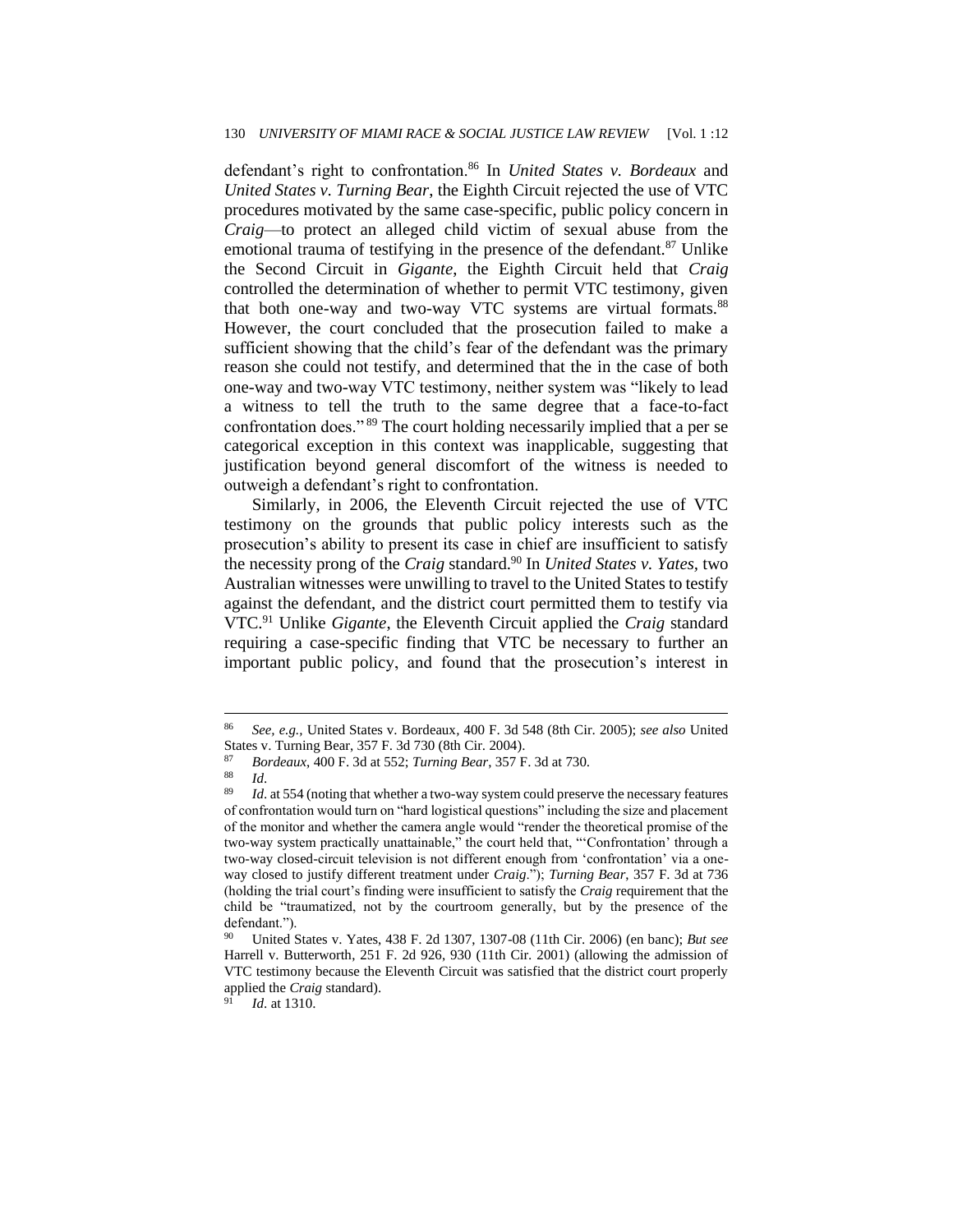presenting their "crucial evidence" was insufficient to carry the day.<sup>92</sup> Emphasizing that BTC testimony must be *necessary* rather than merely convenient, the court cautioned that allowing prosecutors to adopt VTC procedures in any case where a witness's evidence was crucial would undermine the fundamental importance of the witness's presence, evidently counter to the primary intent of the Clause.<sup>93</sup>

These cases demonstrate a clear lack of guidance from the Supreme Court or a federal rule of criminal procedure, resulting in conflicting rationales and inconsistent determinations regarding the use of VTC testimony in criminal cases. In a span of eight years, the *Shabazz* court declined to apply *Craig* and overturned the district court's use of VTC testimony because of a particular, case-specific question of reliability.<sup>94</sup> Meanwhile, that same year, the Second Circuit affirmed the district court's use of VTC testimony in *Gigante* by extending Rule 15 of the Federal Rules of Criminal Procedure to the use of VTC and finding the exceptional circumstances requirement satisfied.<sup>95</sup> In *Bordeaux* and *Turning Bear*, the Eighth Circuit rejected the Second Circuits distinction between one-way and two-way VTC, declined to extend Rule 15 to VTC testimony, and ultimately rejected the use of VTC procedures motivated by the same casespecific, public policy concern in *Craig*. <sup>96</sup> Unlike the Eighth Circuit, the Fifth and Sixth Circuits, in applying the *Craig* standard, determined that under certain circumstances, public policy concerns such as those in *Craig*, and beyond, are sufficient to satisfy the confrontation right.<sup>97</sup> And in 2006, contrary to its 2001 ruling in *Harrell v. Butterworth* permitting the use of VTC testimony because the district court properly applied *Craig*, the Eleventh Circuit held in *Yates* that the interests of the prosecution in presenting its case in chief is insufficient to satisfy the Confrontation Clause.<sup>98</sup>

### IV. COMPETING INTERPRETATIONS AND CONFLICTING EFFORTS AT RECONCILIATION

With very limited guidance, federal courts seem to have taken three different approaches in considering the issue of VTC testimony in the criminal context. That said, courts seem to be consistently applying the *Craig* standard to the issue of VTC testimony. Courts holding VTC

See supra notes 81-84 and accompanying text.

 $\frac{92}{93}$  *Id.* at 1316.

 $\frac{93}{94}$  *Id.* 

<sup>&</sup>lt;sup>94</sup> *See supra* notes 76-80 and accompanying text.<br><sup>95</sup> See supra potes 63-70 and accompanying text.

See supra notes 63-70 and accompanying text.

<sup>&</sup>lt;sup>97</sup> *See supra* notes 71-75 and accompanying text.

See supra notes 85-88 and accompanying text.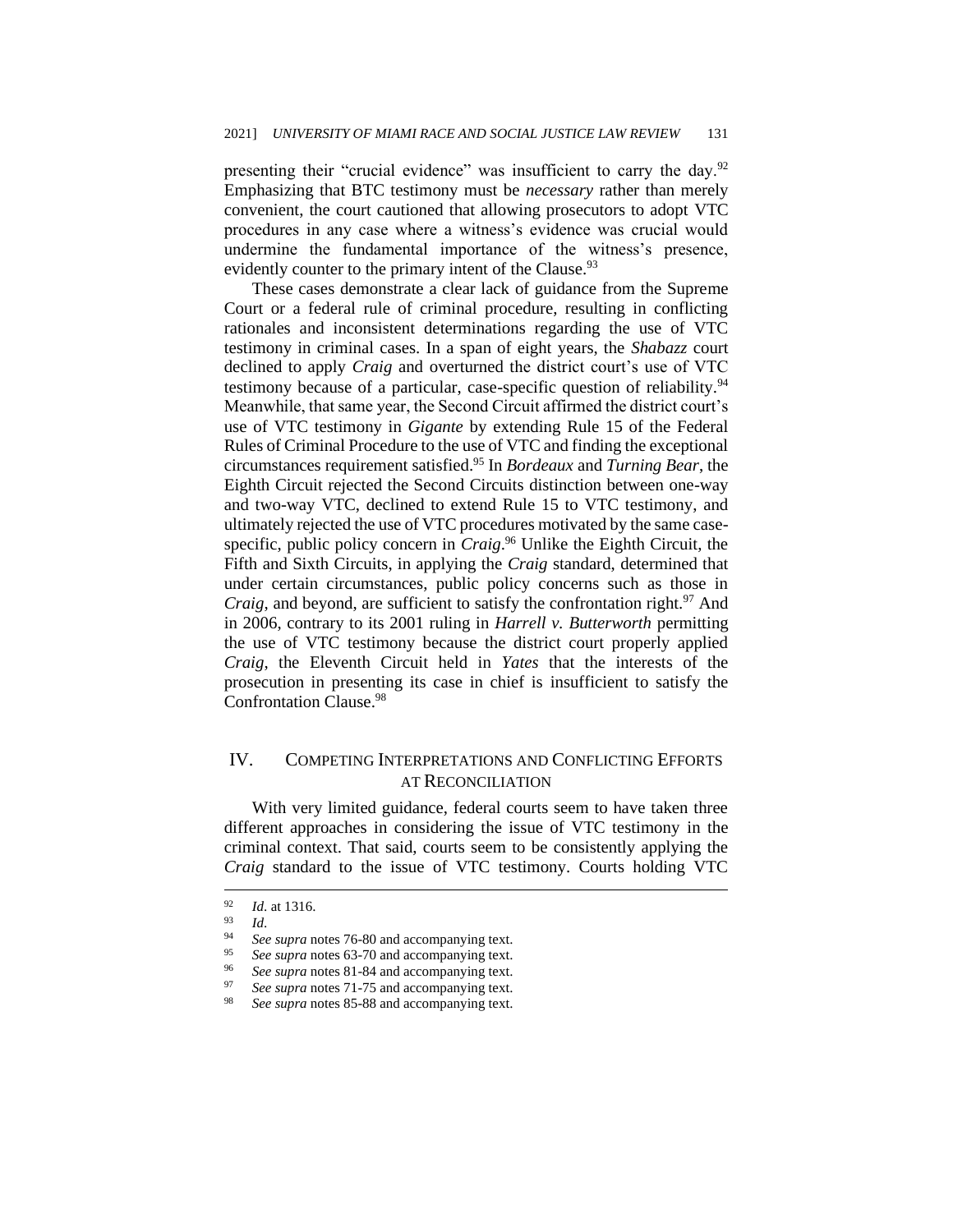testimony in violation of the Confrontation Clause have applied *Craig*, yet found the testimony unconstitutional because the prosecution failed to demonstrate it was necessary to further an important public policy.<sup>99</sup> Courts that have held VTC constitutional have either applied *Craig* and found that: (1) the public policy standard was satisfied;<sup>100</sup> or (2) looked to the Rule 15 "exceptional circumstances" standard for guidance.<sup>101</sup> This suggests that VTC testimony may be constitutionally permissible under certain circumstances upon a particularized showing of a compelling need. However, courts remain split as to which public policies justify its use and which standard should be applied—"exceptional circumstances"<sup>102</sup> or "case-specific finding necessary to further an important public policy."<sup>103</sup>

The following three sections provide an evaluation of the viability of each of the three distinct approaches adopted by the Federal courts in assessing the constitutionality of VTC testimony.

# *A. Option Number 1: Gigante's "Unavailable Witness" and "Exceptional Circumstances" Standard Based on Rule 15*

The *Gigante* standard's misplaced reliance on the purportedly analogous Rule 15 standard has three glaring and fatal flaws: (1) the "exceptional circumstances" standard accorded to a deposition is insufficient to justify the admission of live testimony; (2) the rule is seemingly oblivious to the fact that confrontation is satisfied in a Rule 15 deposition; and (3) the court declined to apply the *Craig* standard on the grounds of an arbitrary distinction between one-way VTC (which the *Craig* determined is ordinarily insufficient to satisfy the confrontation right) and the two-way system used here, which Judge Weinstein concluded preserved the face-to-face confrontation championed in *Coy*. 104

The purpose behind allowing VTC testimony is enabling unavailable witnesses to testify *as though they were in court*. The *Gigante* standard is

<sup>99</sup> Horn v. Quarterman, 508 F. 3d 306, 306 (5th Cir. 2007).<br> $^{100}$  Harrell v. Butterworth, 251 E. 2d 926 (11th Cir. 2001).

Harrell v. Butterworth, 251 F. 2d 926 (11th Cir. 2001).

<sup>&</sup>lt;sup>101</sup> United States v. Gigante, 166 F. 3d 75 (2d Cir. 1999).<br><sup>102</sup> Crowford v. Washington, 541 U.S. 26 (2004).

Crawford v. Washington, 541 U.S. 36 (2004).

<sup>103</sup> *See* Maryland v. Craig, 497 U.S. 836, 847 (1990).

<sup>104</sup> *Id*. at 81 ("[T]he Supreme Court crafted [the *Craig*-public policy] standard to constrain the use of one-way closed-circuit television, whereby the witness could not possibly view the defendant. Because Judge Weinstein employed a two-way system that preserved the face-to-face confrontation celebrated by *Coy*, it is not necessary to enforce the *Craig* standard in this case . . . .It forced Savino to testify before the jury, and allowed them to judge his credibility through his demeanor and comportment; under Rule 15 practice, the bare transcript of Savino's deposition could have been admitted which could have precluded any visual assessment of his demeanor. Closed-circuit testimony also allowed Gigante's attorney to weigh the impact of Savino's direct testimony on the jury as he crafted a cross-examination.").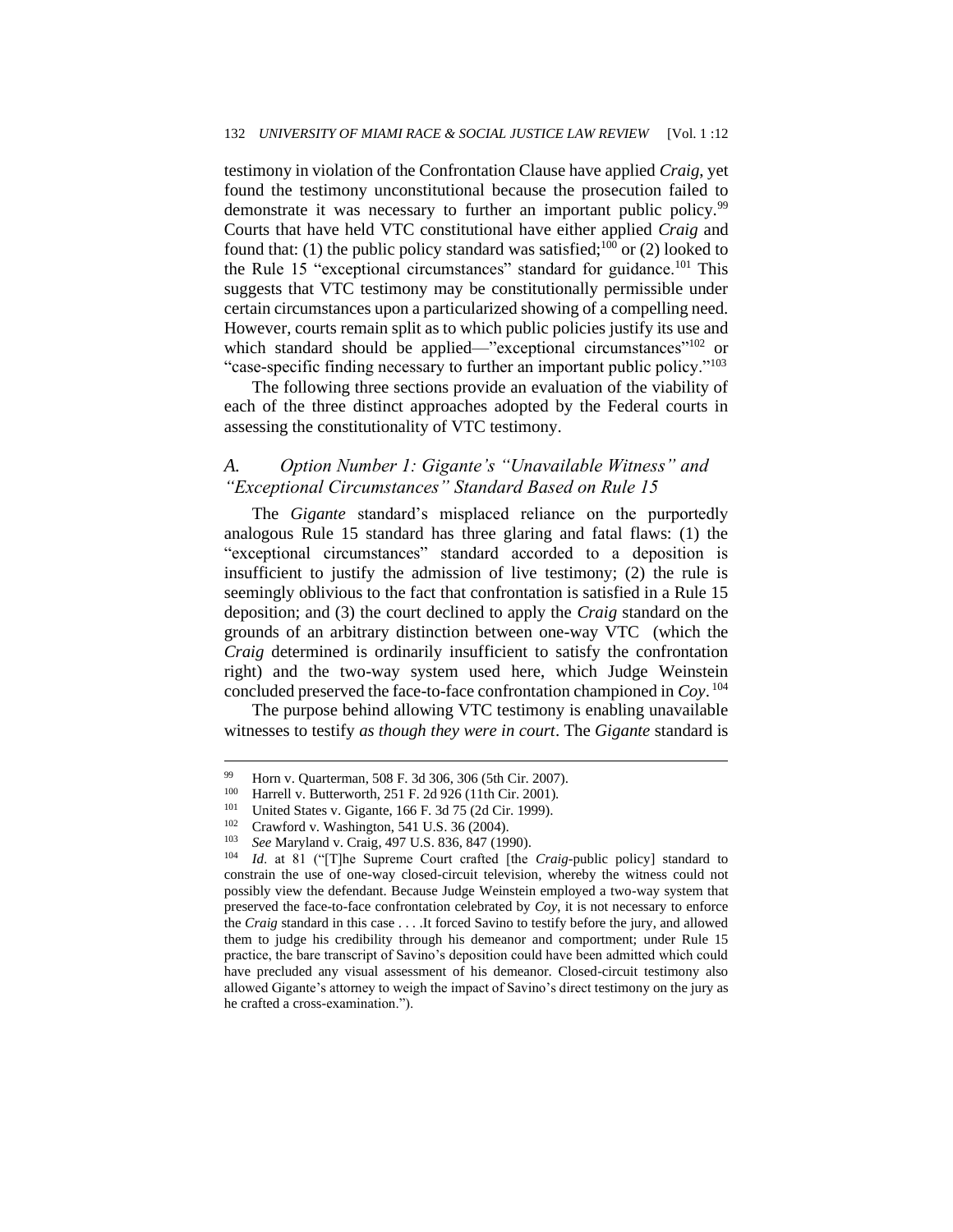"of dubious validity under the Confrontation Clause"<sup>105</sup> because the standard for admission applied to live testimony in *Craig* is substantially higher than standard for admission applied to out-of-court statements. Moreover, Rule 15 allows the defendant to be physically presented during a Rule 15 deposition, and therefore the defendant's right of confrontation is satisfied.<sup>106</sup>

Despite the *Gigante* court permitting the use of VTC testimony in this particular instance, the court nonetheless emphasized the fact that two-way VTC testimony should not be considered a commonplace substitute for traditional, in-court testimony by a witness.  $107$  By overextending the scope of the *Craig* rule to instances beyond considerations of public policy, the *Gigante* standard provides too much flexibility and potential for abuse. The Confrontation Clause is intended primarily to compel witness to make accusations in give testimony *in the defendant's presence*—it does not follow that one-way VTC, which *Craig* says does not ordinarily pass Confrontation Clause muster, becomes full-fledged confrontation when reciprocal transmission is added.<sup>108</sup> The *Gigante* court fails to acknowledge the importance of *Craig*-like "necessity" standard in their analysis of VTC, and therefore the *Gigante* standard must be rejected.

## *B. Option Number 2: Horn's "Unavailable Witness" and "Cross-Examination" Standard Based on Crawford*

The *Horn* standard is much more practical than the *Gigante* standard, as it attempts to preserve, and arguably does preserve, three of the four fundamental elements of confrontation: (1) testimony under oath; (2) witness cross-examination; and (3) an opportunity to assess the demeanor of the witness functionally equivalent to that accorded to live testimony.<sup>109</sup>

 $^{105}$  207 F.R.D. 89 at 94.<br> $^{106}$  See Fed. R. Crim.

See Fed. R. Crim. P. 15(b) ("The officer having custody of a defendant shall be notified of the time and place set for the examination and shall, unless the defendant waives in writing the right to be present, produce the defendant at the examination and keep the defendant in the presence of the witness during the examination . . . .").

<sup>107</sup> *Gigante*, 166 F. 2d at 81 ("[T]here may well be intangible elements of the ordeal of testifying in a courtroom that are reduced or even eliminated by remote testimony.").

<sup>108</sup> 207 F.R.D. at 94 (explaining that traditional, face-to-face confrontation "is not equivalent to making [accusations against the defendant] in a room that contains a television set beaming electrons that portray the defendant's image."). (internal quotation marks omitted).

<sup>109</sup> Horn v. Quarterman, 508 F. 3d 306, 313 (5th Cir. 2007) ("In Horn's case, given the trial court's efforts to confirm Birk's illness and inability to travel an the care with which the other aspects of Horn's confrontation rights were preserved, we cannot say that the decision to permit Birk to testify via two-way closed-circuit television constituted an unreasonable application of established Federal law."); *Cf. Gigante*, 166 F. 3d at 80 (concluding that two-way closed-circuit television testimony "preserved all of [the]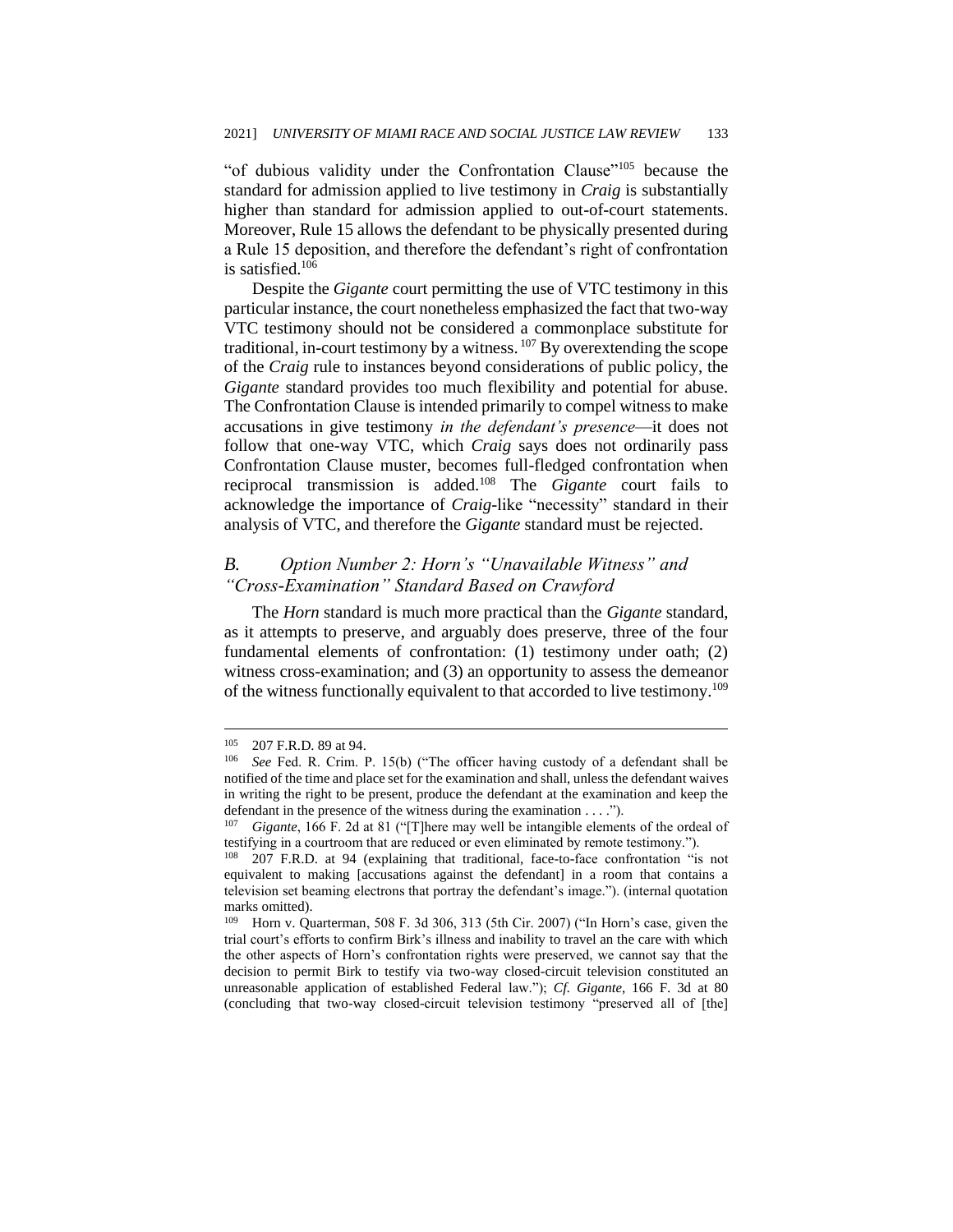In *Horn*, counsel for both the defendant and the prosecution were present, in the witness's hospital room, when the witness gave his testimony.<sup>110</sup> The witness was sworn in under oath, subject to cross-examination, and testified in full view of the defendant and the jury.<sup>111</sup> These procedural guarantees of trustworthiness and reliability are certainly considerations that should be included in any Federal law regulating VTC testimony.<sup>112</sup> However, like the *Gigante* standard, so too is the *Horne* standard noticeably lacking a "necessity" prong, which the Court has stated *must*  be satisfied *any time* a defendant is denied physical, face-to-face confrontation.<sup>113</sup> Any categorical approach to the regulation of VTC testimony based on *Crawford* must be rejected because VTC testimony is live testimony, given in real-time and received by the court *as if the witness were testifying in person*; whereas *Crawford* address the admission of *prior* out-of-court statements being offered against the defendant.<sup>114</sup> Contrary to the dissent's reasoning in *Yates*, which determined that *Crawford* is the correct standard and *Craig* is inapplicable on the grounds that VTC testimony is an "out-of-court statement" within the meaning of the Sixth Amendment,<sup>115</sup> any test based on *Crawford* would overextend the meaning of hearsay and belittle the importance of *Craig* in evaluating remote witness VTC testimony.

# *C. Option Number 3: Yate's "Case-Specific Finding that VTC is Necessary to Further an Important Public Policy" Standard Based on Craig*

While VTC testimony is neither the functional nor constitutional equivalent of testimony given by a witness physically present at trial, the

characteristics of in-court testimony" where the witness "was sworn; he was subject to cross examination; he testified in full view of the jury, court, and defense counsel; and [he] gave his testimony under the eye of [the defendant' himself.").

<sup>110</sup> *Id*. at 313.

 $111$  *Id.* at 319.

Crawford v. Washington, 541 U.S. 36, 61 (2004) ("To be sure, the Clause's ultimate goal is to ensure the reliability of evidence, but it is a procedural rather than a substantive guarantee. It commands, not that evidence be reliable, but that reliability be assessed in a particular manner: by testing in the crucible of cross-examination.").

<sup>113</sup> Coy v. Iowa*,* 487 U.S. 1012, 1021 (1988) (concluding that exceptions to the confrontation clause should apply "only when necessary to further an important public policy").<br> $\frac{114}{C_{\Omega R}}$ 

<sup>114</sup> *Compare* Maryland v. Craig, 497 U.S. 836, 847 (1990) with *Crawford*, 541 U.S. at  $61.115$ 

United States v. Yates, 438 F. 2d 1307, 1325-26 (11th Cir. 2006)(Tjoflat, J., dissenting) (explaining that the *Craig* standard is inapplicable because VTC testimony is hearsay and therefore may not be analyzed in the same "constitutional context" as *Craig*); *Id*. at 1332 (Marcus, J., dissenting) (explaining that the facts of *Yates* "were so far removed from the original scope of *Craig as to* render *Craig* inapplicable").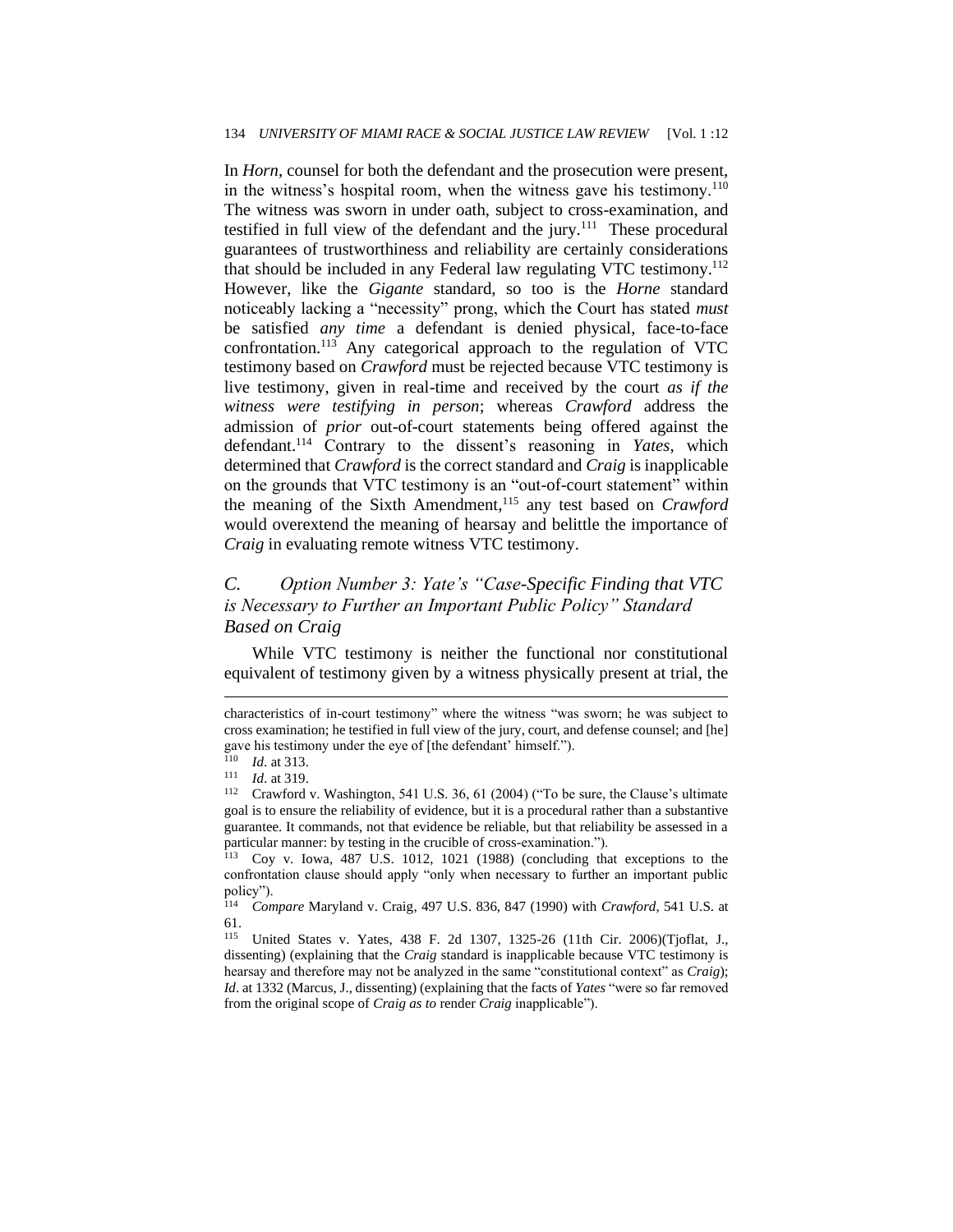Supreme Court has consistently held that face-to-face confrontation is *not*  an *absolute* guarantee under the Confrontation Clause.<sup>116</sup> And the Supreme Court has made it very clear that a defendant's right to confrontation may be satisfied absent a physical, face-to-face confrontation, *"but only where denial of such confrontation is necessary to further an important public policy*."<sup>117</sup> *Craig*, *Coy*, and the Supreme Court's rejection of the proposed amendment to Rule 26 all suggest that any time a defendant cannot physically confront an adverse witness face-to-face in open court, the exception must be necessary to further an important public policy.

Therefore, the *Craig* standard, as applied in *Yates*, requiring a casespecific finding that VTC is necessary to further an important public policy, must form the basis of any rule controlling VTC testimony because it is the only rule that demands what the constitution requires to suppress a criminal defendant's fundamentally guaranteed rights under the Sixth Amendment—necessity. Although two-way, closed-circuit VTC does not allow a defendant to physically confront accusatory witnesses in a manner functionally equivalent to trial<sup>118</sup>—an element of VTC testimony that simply cannot be reconciled with the Confrontation Clause—VTC jurisprudence has demonstrated that the "necessary to further an important public policy standard" is not limited solely to the facts of *Craig* or the context of child abuse cases.<sup>119</sup> Thus, because two-way VTC testimony does not permit face-to-face confrontation, and the *Craig* rule applies to contexts beyond child abuse cases, *Craig* best strikes a balance between a defendant's right of confrontation and the benefits of VTC testimony.

<sup>116</sup> *Craig*, 497 U.S. at 847 (explaining the court has "nevertheless recognized that [faceto-face] confrontation is not the *sine qua non* of the confrontation right")

<sup>117</sup> *Id.* at 850(emphasis added); *see also Coy*, 487 U.S. at 1021.

<sup>118</sup> *Crawford*, 541 U.S. at 89 (plurality opinion) (quoting *Green*, 399 U.S. at 161) ("[T]he mission of the Confrontation Clause is to advance a practical concern for the accuracy of the truth determining process in criminal trials by assuring that 'the trier of fact [has] a satisfactory basis for evaluating the truth of the [testimony].'").

<sup>119</sup> *See id*.; *see also United States v. Shabazz*, 52 M.J. 585 (N-M. Ct. Crim. App. 1999); Harrell v. Butterworth*,* 251 F. 2d 926 (11th Cir. 2001) ("Because the Florida Supreme Court's decision—that the witnesses' testimony via two-way, closed-circuit satellite transmission did not violate [the defendant's] constitutional rights—was neither contrary to, nor an unreasonable application of, Federal law set forth by Supreme Cases, we AFFIRM [sic]."); United States v. Benson*,* 79 F. App'x 813 (6th Cir. 2003) (per curiam).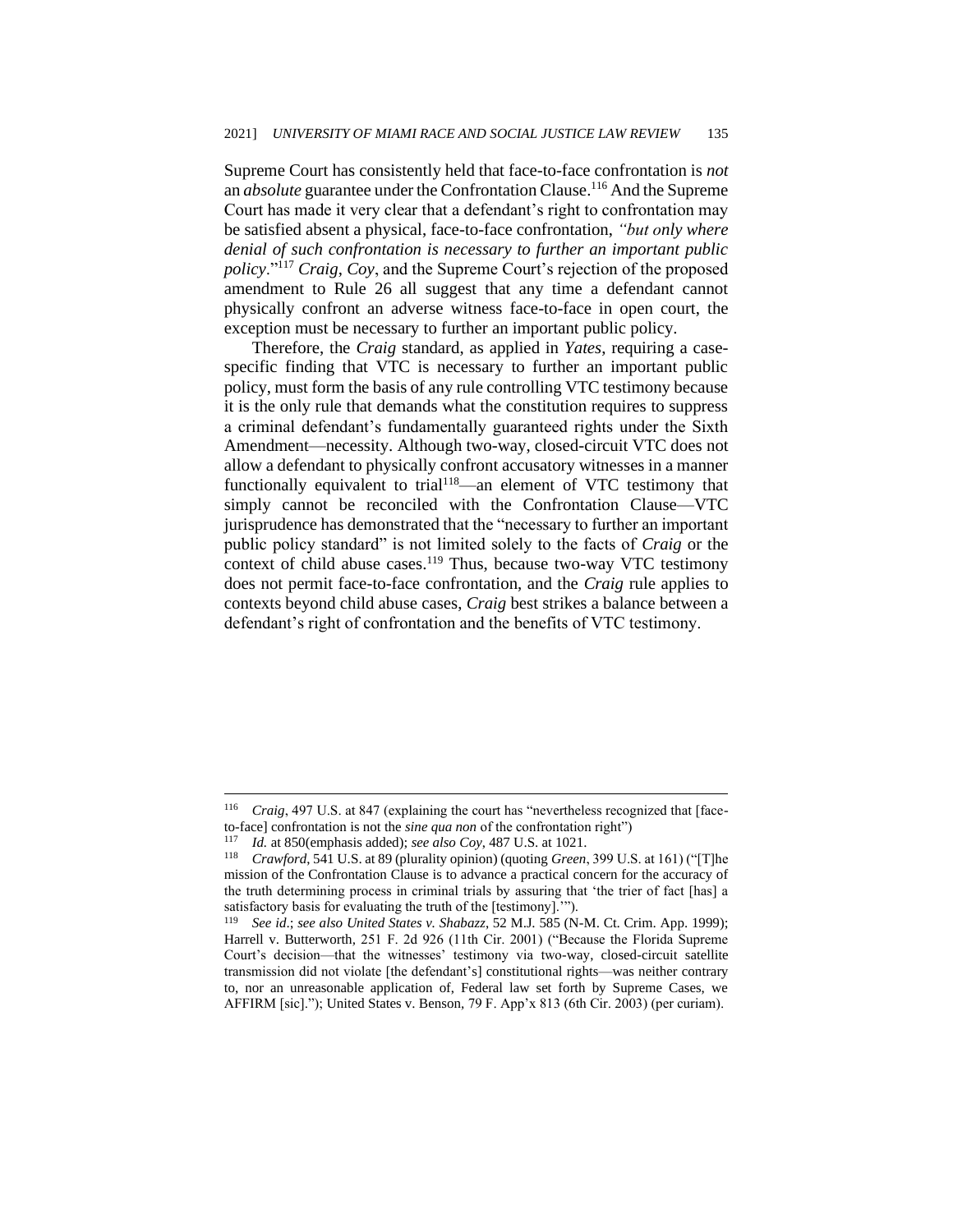#### V. A CATEGORICAL APPROACH TO COVID-19?

#### *A. Is this particular violation of the Constitution, constitutional?*

A categorical approach to limiting a criminal defendant's right to confrontation that permits VTC testimony where a witness is unavailable to testify due to COVID-19 raises fundamental question of due process. Under the Due Process Clause of the Fourteenth Amendment, no State shall "deprive any person of life, liberty, or property, without due process of law.<sup>120</sup> And the fundamental liberties protected by this Clause include, *inter alia*, most of the rights enumerated in the Bill of Rights.<sup>121</sup> The Supreme Court has repeatedly held that the "the Sixth Amendment's right of an accused to confront the witnesses against him is *a fundamental right* made obligatory on the States by the Fourteenth Amendment."<sup>122</sup> Therefore, the constitutionality of a rule purported to infringe upon a criminal defendant's fundamental right to confrontation must be analyzed under strict scrutiny.

In determining whether the Fourteenth Amendment prohibits a government entity from taking an action that infringes upon an individual's fundamentally guaranteed right to confront an adverse witness, our initial inquiry must address two questions: (1) whether the action is *necessary* to achieve a compelling government interest; and (2) whether the act constitutes the *least restrictive means* by which to further that interest.<sup>123</sup> That said, the inquiry goes beyond merely assessing the means by which to achieve a certain end. The modern Constitutional analysis is characterized by a reasonableness standard, as opposed to the Framer's intent at the time of an emergency.<sup>124</sup>

#### i. Home Building & Loan Association v. Blaisdell

During the Great Depression in 1933, Minnesota responded to a large number of home foreclosures in the state by passing the Minnesota Mortgage Moratorium Law which extended the amount of time for mortgagors to redeem their mortgages from foreclosure contrary to the

<sup>&</sup>lt;sup>120</sup> U.S. Const. amend. XIV.<br><sup>121</sup> Duncan v Louisiana 391

<sup>&</sup>lt;sup>121</sup> Duncan v. Louisiana, 391 U.S. 145, 147-149 (1968).<br><sup>122</sup> See Pointer v. Taxas, <sup>380</sup> U.S. 400 (1965): see also

<sup>122</sup> *See* Pointer v. Texas, 380 U.S. 400 (1965); *see also* Douglas v. Alabama, 380 U.S. 415 (1965); *see also California v. Green*, 399 U.S. 149 (1970); *see also* Illinois v. Allen, 397 U.S. 337 (1970) (emphasis added).

<sup>123</sup> *See* Home Bldg. & Loan Ass'n v. Blaisdell, 290 U.S. 398 (1934); Hirabayashi v. United States, 320 U.S. 81 (1943); Korematsu v. United States, 323 U.S. 214 (1944).

<sup>124</sup> *Blaisdell*, 290 U.S. at 426-30.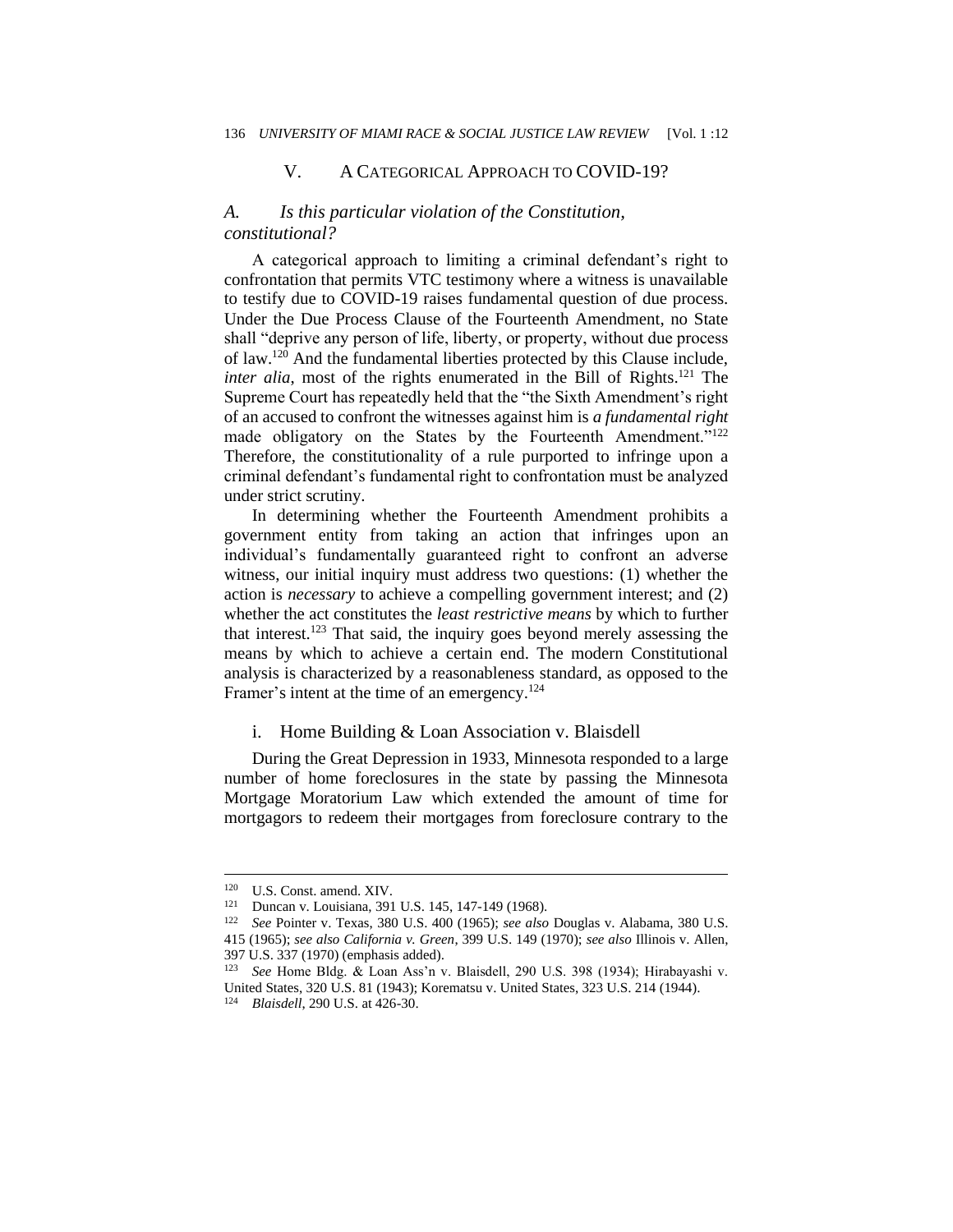terms previously agreed upon in the mortgage contract.<sup>125</sup> Home Building & Loan Association was a mortgage lending company that objected to the law on the grounds that it violated the Contract Clause, Due Process Clause, and Equal Protection Clause of the Fourteenth Amendment of the United States Constitution.<sup>126</sup> The Association brought suit against Blaisdell, the official charged with administering the new law, and the Minnesota Supreme Court ultimately upheld the law as a valid exercise of state power.<sup>127</sup> The Association appealed to the United States Supreme Court.<sup>128</sup>

The narrow question before the court was whether a Minnesota law that extended the amount of time for mortgagors to redeem their mortgages from foreclosure during the Great Depression violates the Fourteenth Amendment.<sup>129</sup> More generally, the question before the court was whether a government actor can limit a parties' contractual rights, in derogation of the Contracts Clause, during times of emergency.<sup>130</sup> The Court ultimately held that an emergency existed in Minnesota which furnished a proper occasion for the exercise of the reserved power of the state to protect the vital interests of the community, and the conditions upon which the period of redemption is extended did not appear to be unreasonable.<sup>131</sup>

Writing for the Court, Justice Hughes explained that an emergency does not increase granted power or remove or diminish the restrictions imposed upon powers or reservations: "the Constitution was adopted in a period of grave emergency, and its grants of power to the federal government and its limitations of power of the States were determined in the light of emergency, and they are not altered by emergency."<sup>132</sup> However, while an emergency does not *create* power, it may furnish the occasion for the exercise of power.<sup>133</sup> Thus, the constitutional question in light of an emergency is *whether the power possessed embraces the particular exercise of it in response to particular conditions.*<sup>134</sup> Where the constitutional grants and limitations of power are set forth in general

 $\frac{125}{126}$  *Id.* at 415-24.

 $\frac{126}{127}$  *Id.* 

 $\frac{127}{128}$  *Id.* 

 $\frac{128}{129}$  *Id.* 

 $\frac{129}{130}$  *Id.* at 328.

 $\frac{130}{131}$  *Id.* 

 $131$  *Id.* at 432-34.

 $\frac{132}{133}$  *Id.* at 425.

 $\frac{133}{134}$  *Id.* 

Id. ("Where the constitutional grants and limitations of power are set forth in general clauses, which afford a broad outline, the process of construction is essential to fill in the details."); *see also i Id*. at 429 ("It cannot be maintained that that [a] constitutional prohibition should be so construed as to prevent limited and temporary interpositions with respect to the enforcement of [that right] if made necessary by great public calamity.").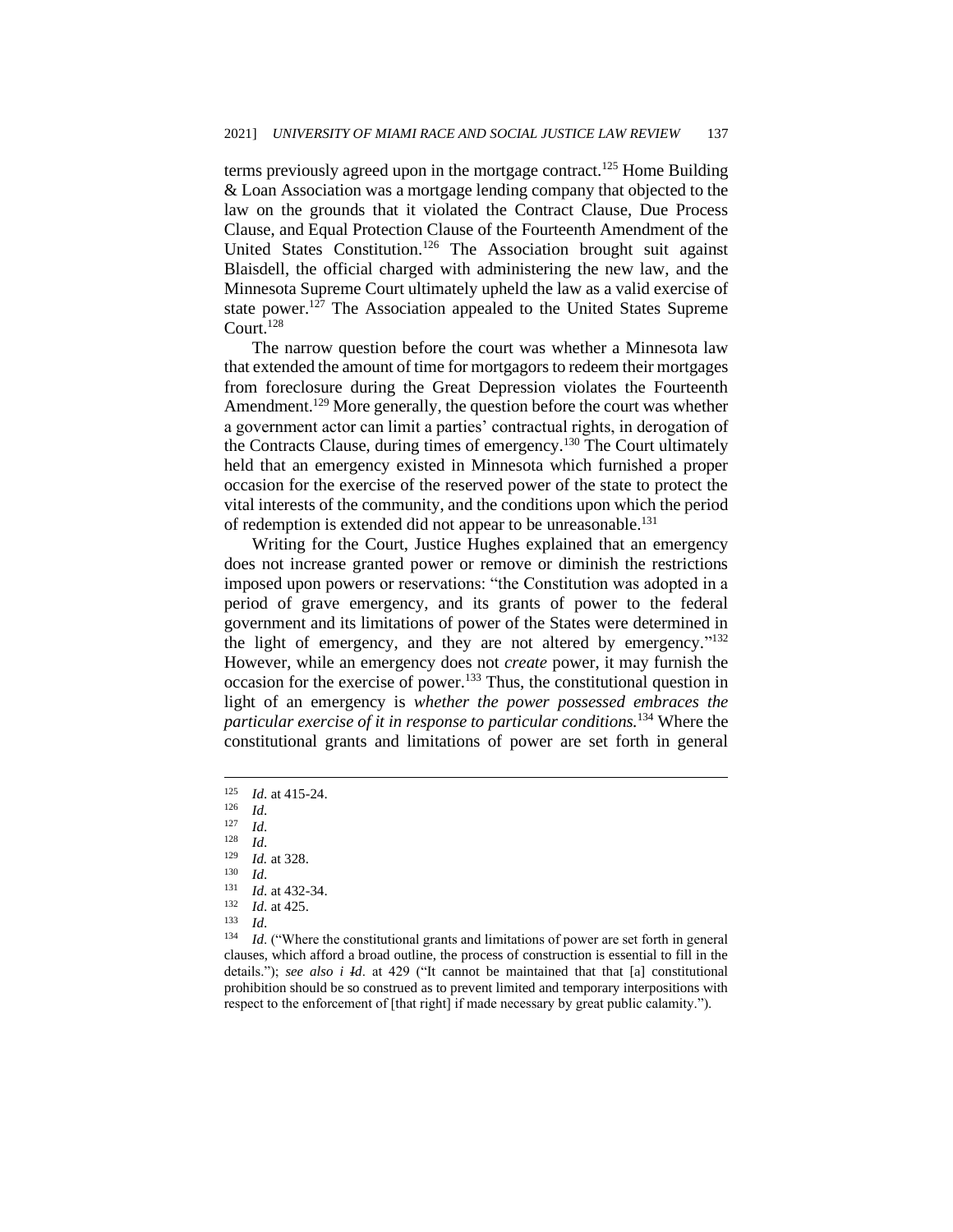clauses, which afford a broad outline, the process of construction is essential to fill in the details. $135$ 

#### ii. Korematsu v. United States

On May 9, 1942, under Civilian Restrictive Order No. 1, based on Executive Order 9066, Japanese-Americans were ordered to move to relocation camps in light of the United states' involvement in World War II.<sup>136</sup> Civilian Exclusion Order No. 34 specifically excluded Japanese-Americans from remaining in San Leandro, California—a region designated as a "Military Area."<sup>137</sup> Exclusion order No. 34 declared that "the successful prosecution of the war requires every possible protection against espionage and against sabotage to national-defense material, national-defense premises, and national-defense utilities ...."<sup>138</sup> Korematsu was an American citizen of Japanese descent who was convicted by the United States government in federal district court for violating Civilian Exclusion Order No. 34, and Korematsu appealed to the United States Supreme Court on the grounds that the Civilian Exclusion Order was unconstitutional, and claimed that when the exclusion order was enacted, all danger of Japanese invasion of the exclusion area had disappeared.<sup>139</sup> The question before the court was rather straightforward: whether Civilian Exclusion Order No. 34, an Executive Order requiring Japanese Americans to relocate to internment camps during World war II, was constitutional.<sup>140</sup>

The Court ultimately rejected the constitutional challenge on the broad grounds that "exclusion from a threatened area, no less than curfew, $^{141}$  has a definite and close relationship to the prevention of espionage and sabotage,"<sup>142</sup> which Congress deemed to be a compelling governmental interest. Writing for the *Korematsu* Court, Justice Black explained that the Court cannot reject as unfounded the judgment of the military authorities and of Congress that there were disloyal members of the Japanese

<sup>135</sup> *Id*. at 429 ("It cannot be maintained that that [a] constitutional prohibition should be so construed as to prevent limited and temporary interpositions with respect to the enforcement of [that right] if made necessary by great public calamity.").

 $^{136}$  Korematsu v. United States, 323 U.S. 214, 215 (1944).

<sup>137</sup> *Id.* at 217.

<sup>&</sup>lt;sup>138</sup> *Id.* (citing Executive Order 9066, 7 Fed. Reg. 1407-).

 $\frac{139}{140}$  *Id.* 

 $Id.$ 

<sup>141</sup> *See* Hirabayashi v. United States, 320 U.S. 81 (1943).

*Id.* at 218.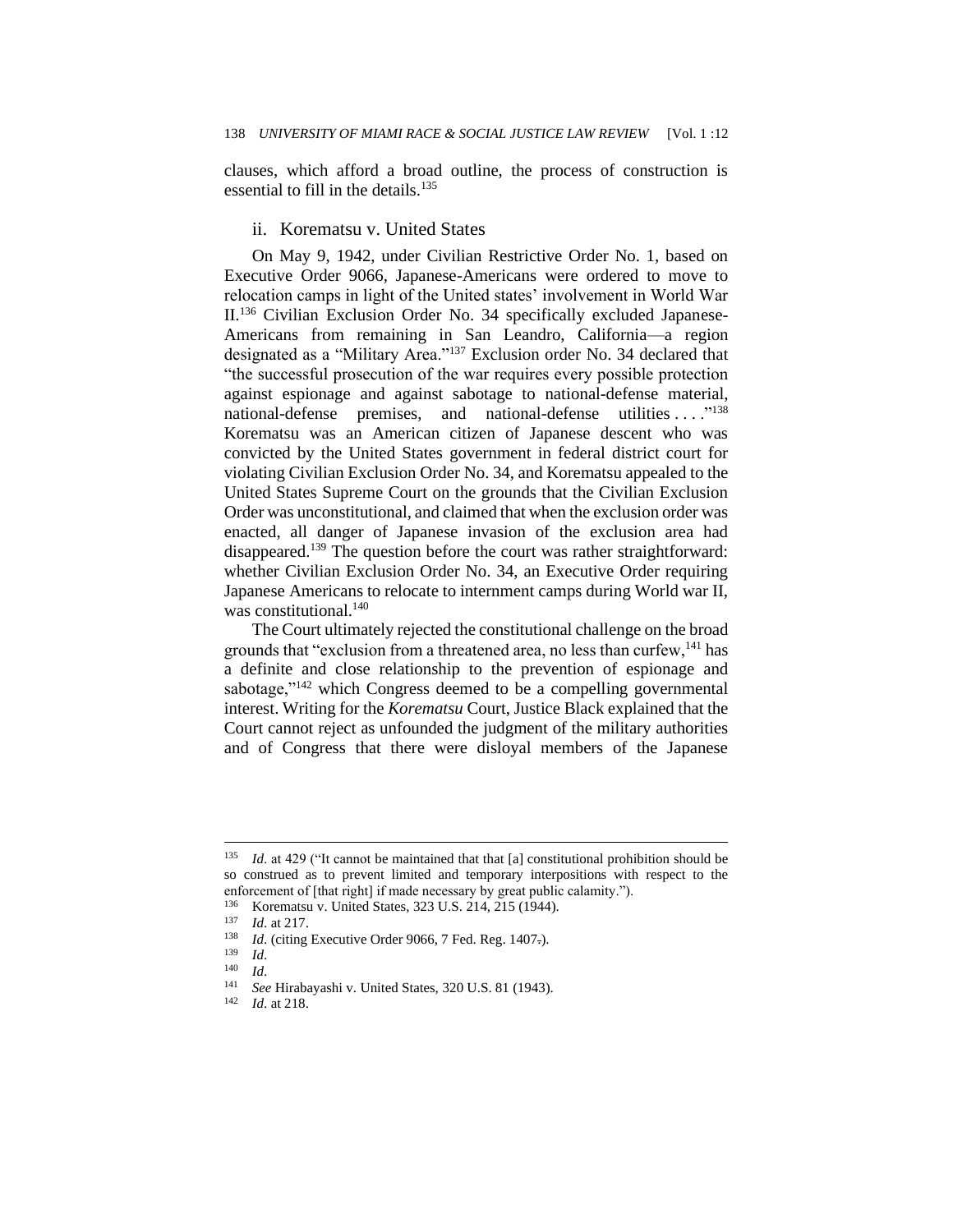population, whose number and strength could not be precisely and quickly ascertained. <sup>143</sup>

The Court reasoned that exclusion of those of Japanese origin was deemed necessary because of the presence of an unascertained number of disloyal members of the group, "most of whom we have no doubt were loyal to this country."<sup>144</sup> The Court pointed out that there were, in fact, Americans of Japanese ancestry who "retained loyalties"<sup>145</sup> to Japan, which was confirmed by investigations made subsequent to the exclusion—approximately five thousand American citizens of Japanese ancestry. Justice Black explained that Korematsu was excluded because the country was at war with the Japanese empire, not because of hostility to him or his race.<sup>146</sup> He was excluded because the properly constituted military authorities felt compelled to take proper security measures for the safety of the American people—"because they decided that the necessity and urgency of the situation demanded all citizens of Japanese descent to be temporarily segregated from the west coast."<sup>147</sup> And the court held that Congress, in reposing its confidence in the time of war to our nation's military leaders—"as inevitably it must be—determined that they should have the power to do just that."<sup>148</sup>

#### *B. The Means Justify the End.*

These cases are meant to illustrate that the various crises of human affairs often demand the properly delegated authorities act for the necessity of furthering an important public policy, in contravention of a fundamentally guaranteed right. Protecting the lives of criminal defendants, witnesses, jurors, judges, attorneys, and the public at large from the grave and palpable danger of exposure to the COVID-19 virus is certainly a compelling government interest that rises to the level of *Blaisdell*. And even more so, necessary to further an important public policy. VTC technology ensures the health and safety of every individual involved in the litigation process and best preserves the fundamental elements of confrontation at trial. As Chief Justice John Marshall said, "*we must never forget that it is a Constitution we are expounding . . . .*[*i*] *Intended to endure for ages to come, and consequently, to be adapted to* 

<sup>143</sup> *Id*. ("We cannot say that the war-making branches of the Government did not have ground for believing that in a critical hour such persons could not readily be isolated and separately dealt with, and constituted a menace to the national defense and safety, which demanded that prompt and adequate measures be taken to guard against it.").<br> $\frac{144}{14}$   $\frac{14}{18}$  at 218.19

 $\frac{144}{145}$  *Id.* at 218-19.

 $\frac{145}{146}$  *Id.* 

*Id.* at 223.

<sup>147</sup> *Id*. (emphasis added).

<sup>148</sup> *Id*.